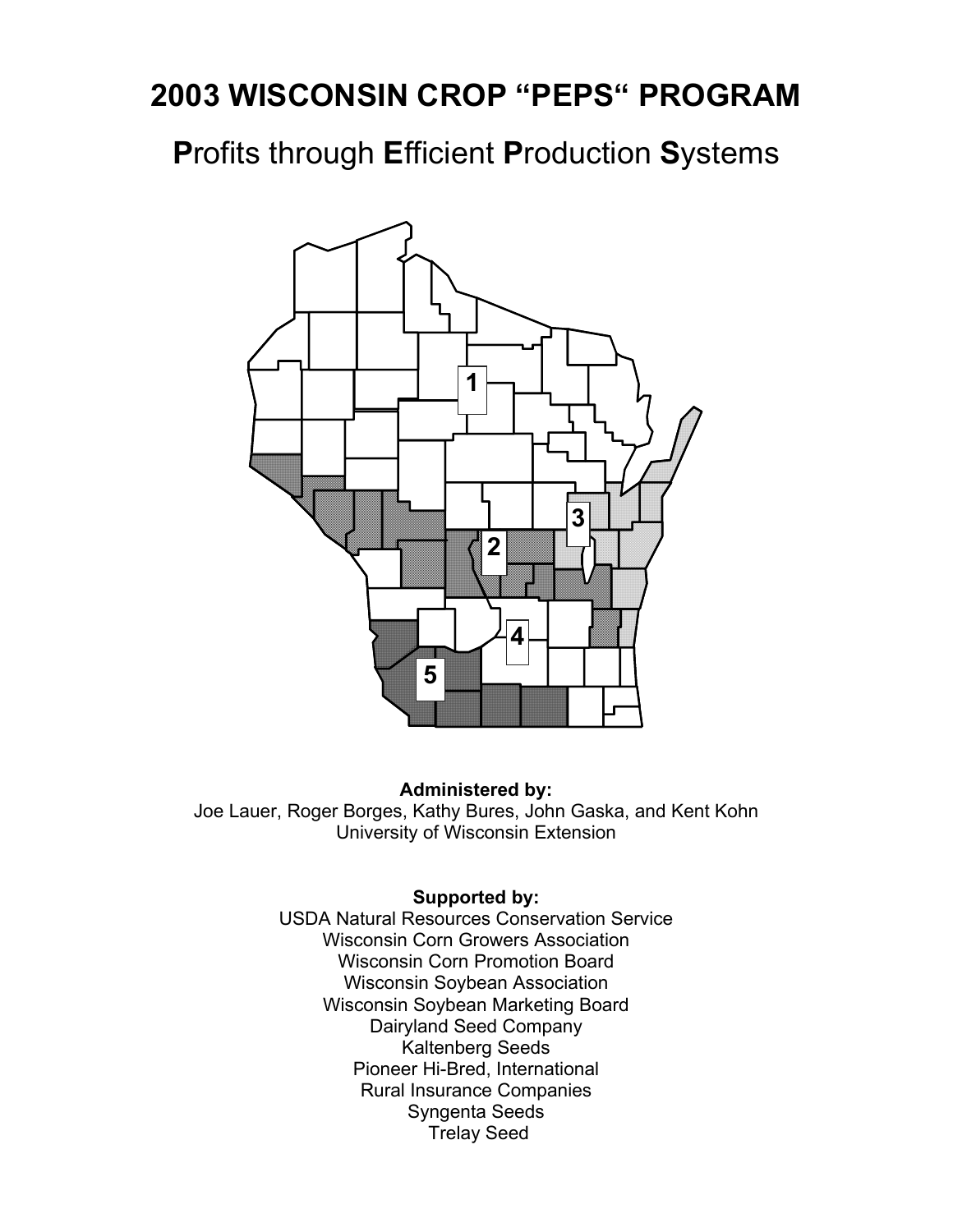**PEPS Program** 



**P**rofits through **E**fficient **P**roduction **S**ystems





### **2003 PEPS Summary**

This year marks the  $17<sup>th</sup>$  year of the Wisconsin PEPS program. The PEPS program goes beyond typical yield contests by encouraging efficiency and profitability rather than productivity alone.

The objectives of the program are:

- 1. To recognize the practices utilized by the *most profitable* growers and to provide other growers, educators, and researchers insight into ways these producers integrate practices into a system, and
- 2. To emphasize soil and water conservation, efficiency, profitability and competitiveness vs. productivity alone.

During the first 10 years of the program (1987 to 1996), contestants were ranked on *lowest cost per bushel.* Beginning in 1997, contestants were ranked on the *greatest return to management* to better account for trade-offs between yield and production costs. Beginning in 2000, participants received both a summary of their management costs and a history report detailing costs in various categories over time to assist in "fine-tuning" their management.

During 2003, 53 contestants entered 88 fields. The average yield in the cash corn, dairy/ livestock corn and soybean divisions was 197, 194 and 46 bushels per acre with production costs of \$297, \$259 and \$175 per acre. These costs include actual figures provided by contestants. *These costs do not include all costs of production.* For example, overhead or miscellaneous costs associated with operating a farm (i.e. field tiling, outfitting a shop, plowing snow, maintaining fences, taxes, desktop work related to management, etc.), are difficult to determine among farms, and is not accounted for in the PEPS program. Typical overhead rates range from 18-46% of production costs.

"Best of the Best" aptly describes the farmers participating in PEPS. Results reflect the efforts and costs of some of the best farmers growing corn and soybeans on the best land available using their best management practices. Lower yielding fields are often not entered into the contest. Thus, costs are probably higher for most farmers.

We hope these results provide some ideas to improve corn and soybean production efficiency and profitability. More importantly this report may provide some good points for discussion.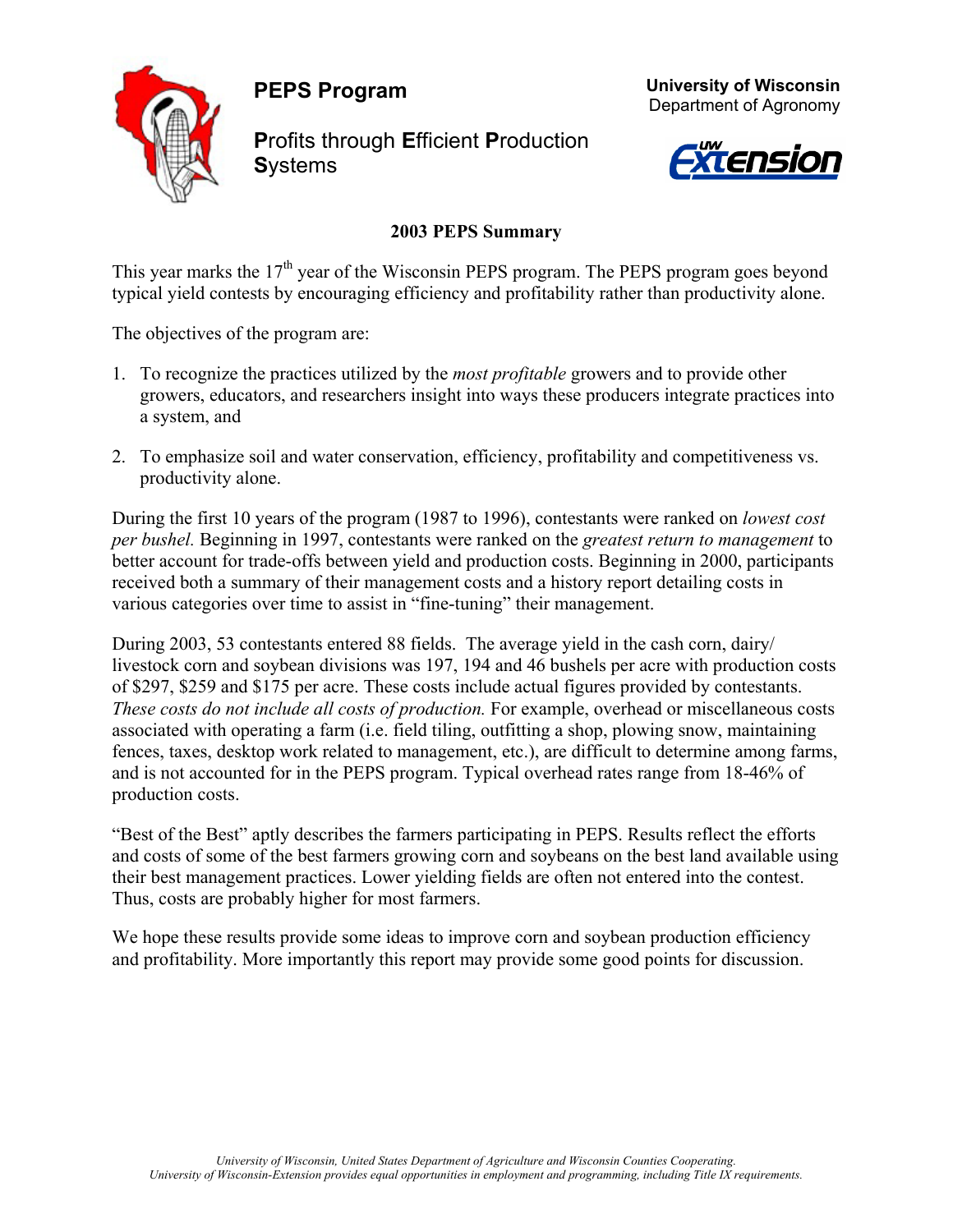**PEPS Program** 



**P**rofits through **E**fficient **P**roduction **S**ystems





#### **2003 PEPS Procedures**

The procedures used to calculate production costs and cost per bushel are hopefully self-explanatory from the enclosed PEPS budget summary sheet. The actual budget summary and history report is provided to participants only. You should notice the following in particular:

- 1. Grower return was calculated by multiplying commodity price with yield and subtracting production costs. Corn price was determined using a marketing strategy when 50% of the crop was sold in November and 25% forward contracted (less basis) to March and July respectively. The November average cash price was derived from Wisconsin Ag Statistics, and the March and July future prices were derived from the Chicago Board of Trade closing price on December 1.
- 2. Many costs (seed, herbicides, insecticides, insurance, scouting, etc.) were charged based on the figures provided to us by participants.
- 3. Nitrogen and micronutrient fertilizer costs were those provided, unless N analysis was unknown. If fertilizer was applied, and N analysis was unknown, N costs were based on removal at the grain yield obtained. All P and K costs were based on removal at the grain yield obtained. Starter and other mixed nutrient fertilizer costs were based on N and/or micronutrients only; P and K costs per unit, as a percentage of total applied fertilizer, were subtracted.
- 4. Equipment costs were based either on actual custom machinery hire, or on figures in the publication, "Minnesota Farm Machinery Economic Cost Estimates for 2002", for individual operations. (Please let us know if you would like a copy of this publication). We matched listed machinery size and type with the most appropriate categories in the publication.
- 5. Harvesting costs were estimated for handling (\$0.02 per bushel), hauling (\$0.04 per bushel), trucking (\$0.11 per bushel) and storage (\$0.02 per bushel month with 25% of grain shipped in March after 4 months storage and 25% of grain shipped in July after 8 months storage). Drying costs in the cash-crop corn division were estimated at \$.02 per point above 15.5% per dry bushel.
- 6. Land costs were based on the average of: a) 50% of the NRCS-rated corn yield potential for the soil type involved, and b) estimated cash rent. The 50% figure was derived from participant's estimates of average cash rents for land similar to the contest plot.
- 7. No one was disqualified for soil loss greater than "T", however soil loss in tons/acre is reported on the overall summary sheet.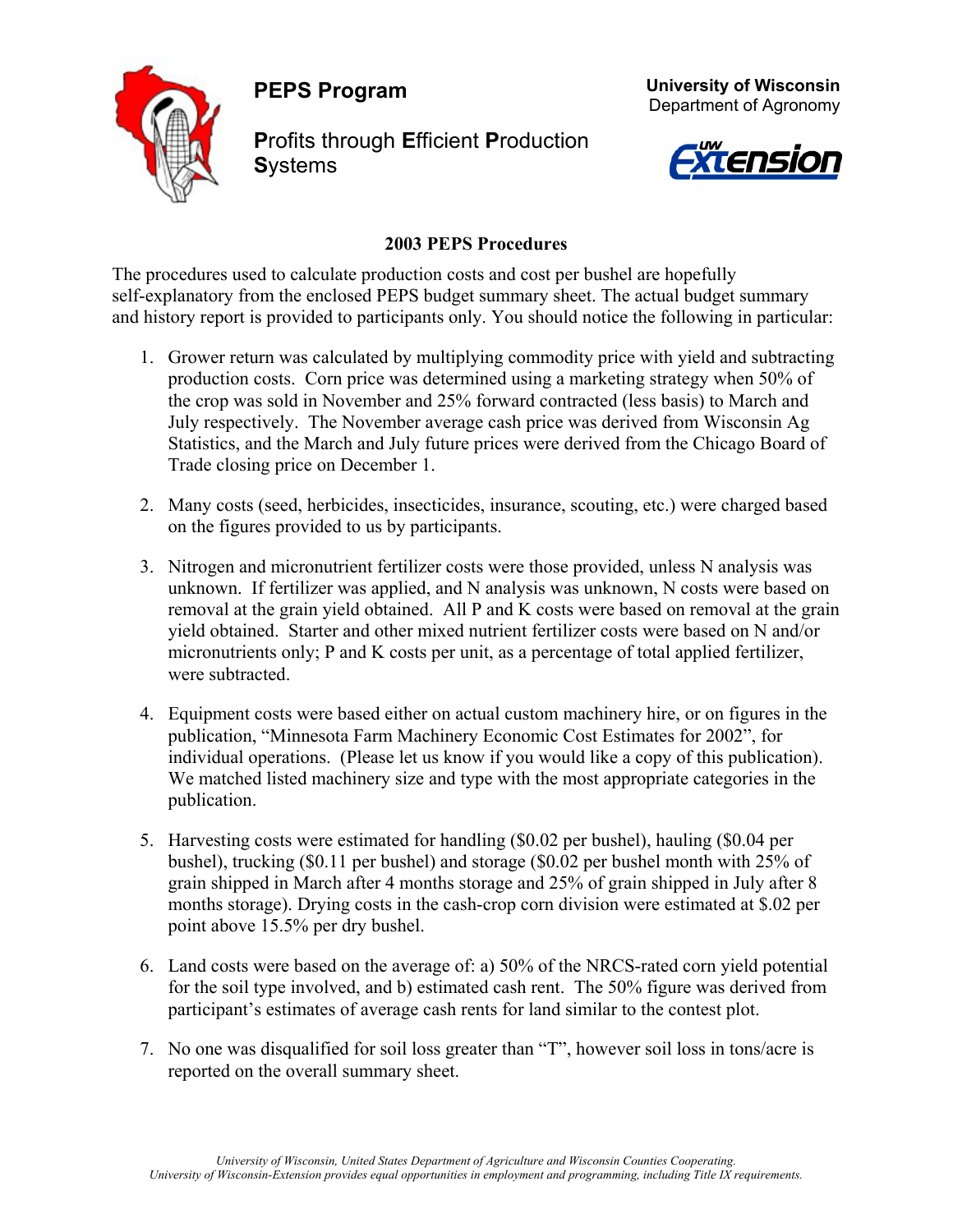#### **CASH CORN DIVISION**

|                                        |                       |       |       |                         |       |             | <b>NRCS</b>   |                            |              | Planting      |              |                  | <b>Trips</b>   |             |                                             | Insecticides,                       |               |               |
|----------------------------------------|-----------------------|-------|-------|-------------------------|-------|-------------|---------------|----------------------------|--------------|---------------|--------------|------------------|----------------|-------------|---------------------------------------------|-------------------------------------|---------------|---------------|
| District ID<br>County                  | Name                  |       |       | Return/A Cost/A Cost/Bu | Yield | @15.5 Moist | Corn<br>Yield | Hybrid                     | Date         | Rate<br>x1000 | Row<br>Width | Previous<br>Crop | Over<br>Field  | Till<br>/1/ | Herbicides                                  | Fungicides<br>and/or<br><b>PGRs</b> | Nitrogen Soil | lbs/a Loss/2/ |
| 1803<br>$\mathbf{1}$<br>Dunn           | <b>Mark Bates</b>     | \$195 | \$317 | \$1.39                  | 229   | 16.3        |               | 145 NK Brand N3030Bt       | 5/1/2003     | 32            | 30           | Soybean          | 6              | CP          | Marksman Outlook                            |                                     | 163           | 0 Y           |
| 1801<br>1<br>Dunn                      | Jerry Bates           | \$194 | \$337 | \$1.42                  | 237   | 18.1        | 145           | NK Brand N3030Bt 5/5/2003  |              | 32            | 30           | Soybean          | 6              | <b>CP</b>   | Marksman Outlook                            |                                     | 163           | 5 Y           |
| 1743<br>Shawano                        | Mike Bodart           | \$175 | \$299 | \$1.41                  | 211   | 20.3        | 125           | Pioneer 38A25              | 4/30/2003    | -32           | 30           | Soybean          | $\overline{7}$ | SS          | <b>Steadfast Callisto</b>                   |                                     |               | 101 1 Y       |
| 1805<br>1<br>Dunn                      | William Tiffany       | \$173 | \$285 | \$1.39                  | 204   | 16.7        | 100           | NK Brand N32L9             | 5/2/2003     | 35            | 30           | Soybean          | 4              | <b>CP</b>   | Lumax                                       |                                     | 108           | 4 Y           |
| 1747<br>$\mathbf 1$<br>Waupaca         | Ivan Gruetzmacher     | \$168 | \$274 | \$1.39                  | 197   | 20.7        | 100           | Pioneer 38A23              | 5/2/2003     | 32            | 30           | Soybean          | $7^{\circ}$    | CP          | Lightning Distinct AMS AgrTox               |                                     |               | 101 1 Y       |
| 1740<br>$\mathbf{1}$<br>St. Croix      | Kurt Afdahl           | \$166 | \$278 | \$1.40                  | 198   | 17.2        | 130           | Pioneer 38P04              | 4/27/2003    | 32            | 30           | Soybean          |                |             | 5 MT/NT Keystone LA Hornet                  |                                     | 129           | 5 Y           |
| 1741<br>$\mathbf 1$<br>St. Croix       | Kurt Afdahl           | \$126 | \$258 | \$1.51                  | 171   | 17.1        | 95            | Pioneer 38P04              | 4/27/2003 32 |               | 30           | Soybean          |                |             | 5 MT/NT Keystone LA Hornet                  |                                     | 122           | 3 Y           |
| 1744<br>$\mathbf 1$<br>Waupaca         | Larry Danke           | \$109 | \$251 | \$1.56                  | 161   | 18.7        | 70            | Pioneer 38P06              | 5/13/2003    | -32           | 30           | Soybean          |                |             | 4 MT/NT Lasso Hornet Atrazine<br>Basis AMS  | Kernal<br>Guard                     | 116           | 0 Y           |
| 1800<br>1<br>Waupaca                   | Brian Long            | \$76  | \$344 | \$1.84                  | 188   | 21.7        |               | 125 Pioneer 36R11          | 5/1/2003     | 32            | 30           | Soybean          |                |             | 7 MT/NT Prowl Stratos                       | Kernal<br>Guard                     |               | 119 3 Y       |
| $\mathbf{1}$<br>1758<br>Shawano        | Darryll Olson         | \$74  | \$320 | \$1.82                  | 176   | 20.3        |               | 110 Pioneer 38T28          | 5/2/2003     | 32            | 30           | Corn             | 6              | <b>MP</b>   | Atrazine Dual II<br>Hornet                  |                                     | 132           | 1 Y           |
| $\overline{2}$<br>1761<br>Jackson      | <b>Stetzer Farms</b>  | \$201 | \$305 | \$1.35                  | 226   | 24.7        | 130           | NK Brand N32L9             | 5/2/2003     | 32            | 30           | Soybean          |                |             | 5 MT/NT Touchdown Ammonium<br>Sulfate Lumax |                                     | 158           | 1 Y           |
| $\overline{2}$<br>1756<br>Trempealeau  | <b>Todd McRoberts</b> | \$183 | \$275 | \$1.35                  | 205   | 17.8        | 125           | Dekalb DKC4446             | 4/27/2003 31 |               | 30           | Soybean          |                |             | 4 MT/NT Prowl G-Max Lite<br>Banvel          |                                     | 151           | 4 Y           |
| $\mathbf{2}$<br>1762<br><b>Buffalo</b> | Merlin D. Sutter      | \$177 | \$258 | \$1.33                  | 194   | 17.0        | 150           | NK Brand N45A6             | 5/10/2003    | -33           | 30           | Soybean          |                |             | 4 MT/NT Liberty Atrazine                    |                                     | 126           | 2 Y           |
| $\overline{2}$<br>1749<br>Trempealeau  | Wendell Klein         | \$166 | \$316 | \$1.47                  | 215   | 18.7        | 85            | NK Brand N60B6             | 5/14/2003    | -28           | 38           | Soybean          |                |             | 5 MT/NT Harness Aatrex 4L                   | Cruiser<br>Aztec 2.1                | 157           | 4 Y           |
| $\mathbf{2}$<br>1764<br><b>Buffalo</b> | Doug Yapp             | \$163 | \$311 | \$1.47                  | 211   | 19.6        | 150           | NK Brand N3030Bt 4/30/2003 |              | -32           | 30           | Soybean          |                |             | 4 MT/NT Lumax                               | Kernal<br>Guard                     | 168           | 2 Y           |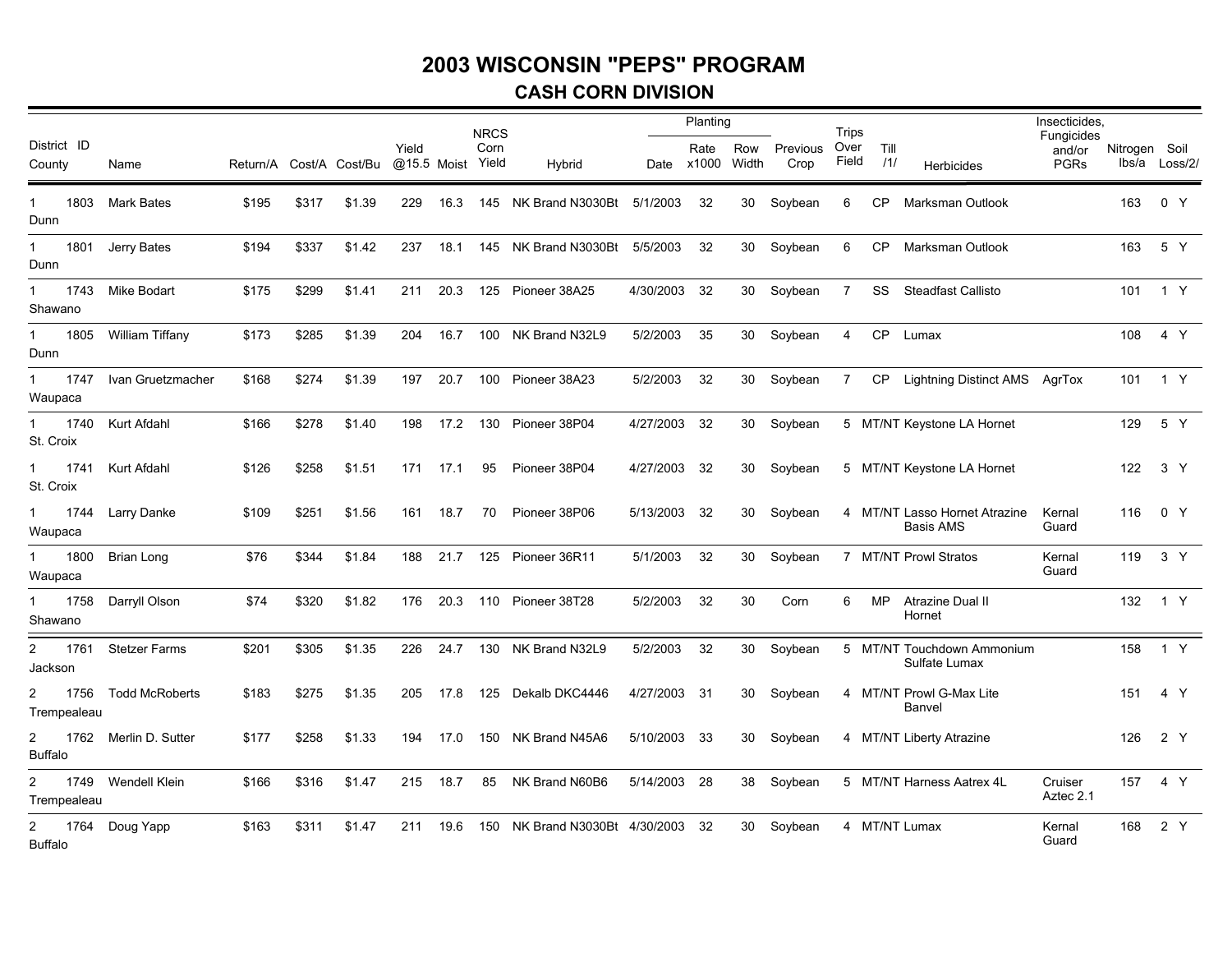#### **CASH CORN DIVISION**

|                             |                                    |                         |       |        |                      |      | <b>NRCS</b>   |                               |              | Planting      |              |                  | <b>Trips</b>  |             |                                                    | Insecticides,                       |               |               |
|-----------------------------|------------------------------------|-------------------------|-------|--------|----------------------|------|---------------|-------------------------------|--------------|---------------|--------------|------------------|---------------|-------------|----------------------------------------------------|-------------------------------------|---------------|---------------|
| District ID<br>County       | Name                               | Return/A Cost/A Cost/Bu |       |        | Yield<br>@15.5 Moist |      | Corn<br>Yield | Hybrid                        | Date         | Rate<br>x1000 | Row<br>Width | Previous<br>Crop | Over<br>Field | Till<br>/1/ | Herbicides                                         | Fungicides<br>and/or<br><b>PGRs</b> | Nitrogen Soil | lbs/a Loss/2/ |
| 1742<br>2                   | Ross Bishop                        | \$144                   | \$267 | \$1.45 | 183                  | 20.0 | 105           | Golden Harvest<br>GH8250      | 4/29/2003    | 33            |              | 20 Soybeans      |               |             | 3 MT/NT Glystar Topnotch 2-4D                      | Force                               | 123           | 1 Y           |
| Washington                  |                                    |                         |       |        |                      |      |               |                               |              |               |              |                  |               |             |                                                    |                                     |               |               |
| 1787<br>2<br><b>Buffalo</b> | Diversified Farms,<br>LTD.         | \$130                   | \$328 | \$1.60 | 204                  | 17.2 | 145           | Pioneer 36N71                 | 5/18/2003    | - 32          | 30           | Corn             | 5             | СP          | Cinch Python Atrazine<br>4L                        | Aztec 2.0                           | 160           | 2 Y           |
| 2<br>Adams                  | 1763 Edward Volkening              | \$123                   | \$218 | \$1.43 | 152                  | 16.9 | 88            | Croplan 441                   | 4/24/2003    | 26            | 30           | Soybean          |               |             | 5 MT/NT Bicep Lite                                 |                                     | 145           | 2 Y           |
| 2<br>Trempealeau            | 1748 Hamlin Valley Farms           | \$40                    | \$331 | \$2.00 | 166                  | 25.4 | 85            | Pioneer 38A25                 | 5/18/2003    | 32            | 30           | Soybean          |               |             | 4 MT/NT G-Max Lite Clarity<br>Hornet Roundup       | Gaucho                              |               | 175 15 N      |
| 3<br>1752<br>Outagamie      | Gary Kropp                         | \$156                   | \$306 | \$1.48 | 206                  | 20.6 | 100           | NK Brand N29A2                | 5/3/2003     | 32            | 30           | Soybean          | 6             | CP          | Dual II Magnum<br>Northstar Aatrex 4L<br>Effective |                                     | 174           | 2 Y           |
| 1750<br>3<br>Outagamie      | <b>Milton Krause</b>               | \$146                   | \$305 | \$1.52 | 201                  | 20.9 | 100           | NK Brand N29A2                | 5/2/2003     | 32            | 30           | Soybean          | 6             | <b>CP</b>   | Dual II Magnum<br>Northstar Aatrex 4L<br>Effective |                                     | 174           | 2 Y           |
| 3<br>1753<br>Outagamie      | Gary Kropp                         | \$143                   | \$302 | \$1.52 | 199                  | 20.5 | 100           | NK Brand N32L9                | 5/2/2003     | 32            | 30           | Soybean          | 6             | <b>CP</b>   | Dual II Magnum<br>Northstar Aatrex 4L<br>Effective |                                     | 174           | 2 Y           |
| 3<br>1751<br>Outagamie      | <b>Milton Krause</b>               | \$143                   | \$308 | \$1.53 | 202                  | 21.7 | 100           | NK Brand N32L9                | 5/2/2003     | 32            | 30           | Soybean          | 6             | CP          | Dual II Magnum<br>Northstar Aatrex 4L<br>Effective |                                     | 174           | 2 Y           |
| 1754<br>3<br>Outagamie      | Gary Kropp                         | \$142                   | \$293 | \$1.51 | 194                  | 21.1 | 100           | NK Brand N3030Bt              | 5/3/2003     | 32            | 30           | Soybean          | 6             | <b>CP</b>   | Dual II Magnum<br>Northstar Aatrex 4L<br>Effective |                                     | 174           | 2 Y           |
| 1765<br>3<br>Calumet        | Meyer Dairy & Grain                | \$140                   | \$298 | \$1.52 | 196                  | 21.6 | 125           | NK Brand N3030Bt 4/29/2003    |              | - 32          | 30           | Corn             | 5             | <b>CP</b>   | Cinch Atrazine 90DF<br><b>Accent Gold</b>          | Kernal<br>Guard                     | 158           | 2 Y           |
| 1746<br>3<br>Outagamie      | <b>Country View Dairy</b><br>Farms | \$138                   | \$294 | \$1.52 | 193                  | 20.4 | 125           | NK Brand N3030Bt 5/22/2003 32 |              |               | 30           | Soybean          |               |             | 4 MT/NT Lumax                                      | Kernal<br>Guard                     | 138           | 4 Y           |
| 1757<br>3<br>Kewaunee       | Kevin & Clifford<br>Nysse          | \$122                   | \$297 | \$1.59 | 187                  | 21.3 | 120           | Pioneer 38A25                 | 5/16/2003 32 |               | 30           | Soybean          | 6             | CP          | <b>Accent Northstar</b>                            |                                     | 107           | 1 N           |
| 1795<br>3<br>Sheboygan      | <b>Highland Dairy</b>              | \$85                    | \$324 | \$1.77 | 183                  | 20.1 | 150           | NK Brand N3030Bt 5/24/2003    |              | 32            | 30           | Corn             | 6             | CP          | Lumax                                              | Capture<br>2EC                      | 160           | 1 Y           |
| 1759<br>Columbia            | David Padley                       | \$181                   | \$279 | \$1.36 | 205                  | 17.3 | 150           | Croplan 401                   | 4/28/2003    | 30            | 20           | Soybean          |               |             | 5 MT/NT Basis Banvel                               |                                     | 115           | 2 Y           |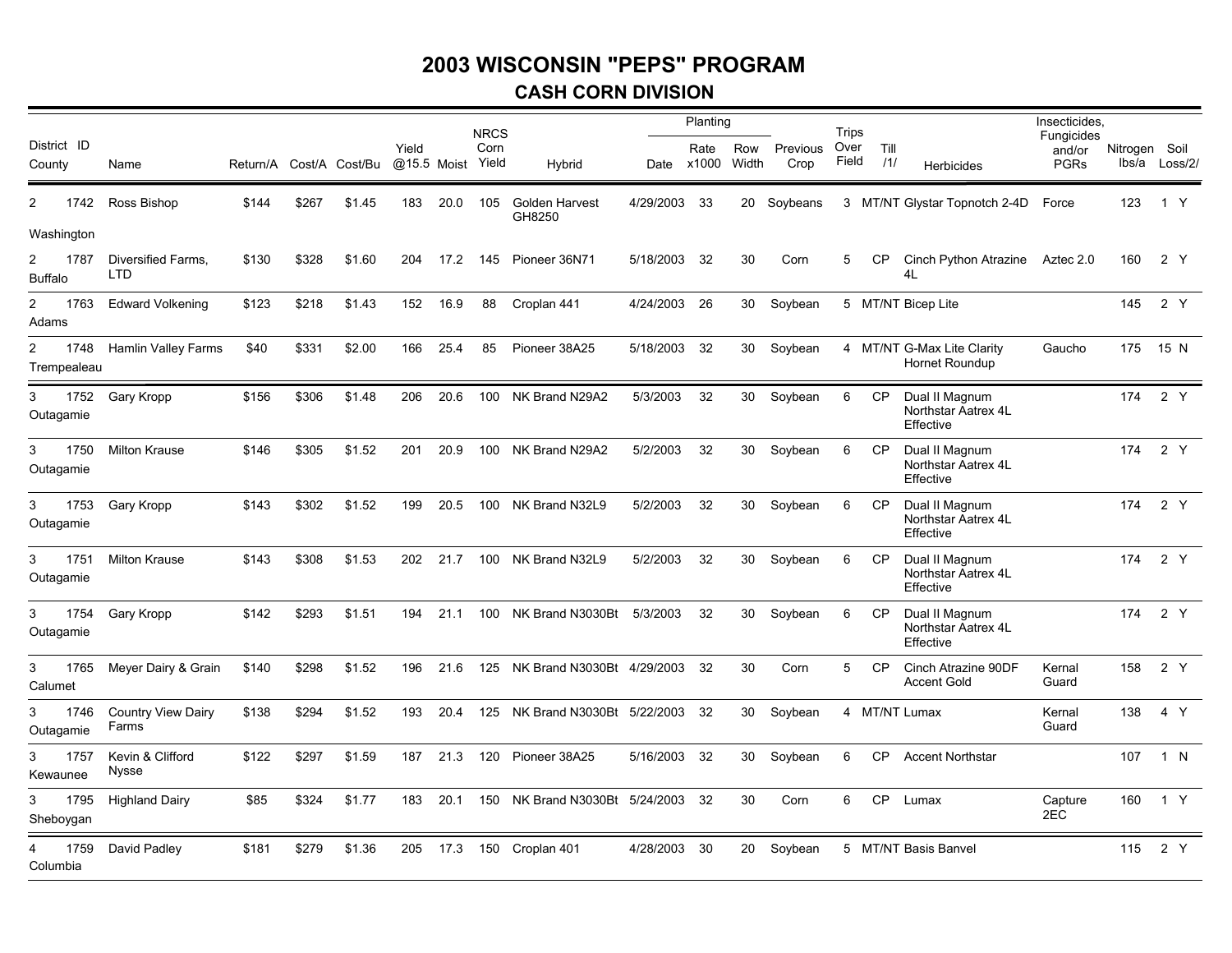#### **CASH CORN DIVISION**

|                        |                             |                         |       |        |                      |      | <b>NRCS</b>   |                |           | Planting      |              |                  | Trips         |             |                                     | Insecticides,                       |                   |                 |
|------------------------|-----------------------------|-------------------------|-------|--------|----------------------|------|---------------|----------------|-----------|---------------|--------------|------------------|---------------|-------------|-------------------------------------|-------------------------------------|-------------------|-----------------|
| District ID<br>County  | Name                        | Return/A Cost/A Cost/Bu |       |        | Yield<br>@15.5 Moist |      | Corn<br>Yield | Hybrid         | Date      | Rate<br>x1000 | Row<br>Width | Previous<br>Crop | Over<br>Field | Till<br>/1/ | Herbicides                          | Fungicides<br>and/or<br><b>PGRs</b> | Nitrogen<br>lbs/a | Soil<br>Loss/2/ |
| 1760<br>4<br>La Crosse | Golden Acres Grain<br>Farms | \$140                   | \$291 | \$1.51 | 192                  | 19.0 | 150           | NK Brand N58D1 | 5/4/2003  | 32            | 30           | Soybean          |               | 5 MT/NT     | Touchdown Ammonium<br>Sulfate Lumax |                                     | 158               | 1 Y             |
| 1745<br>4<br>Dane      | Ron Dresen                  | \$135                   | \$321 | \$1.58 | 204                  | 20.0 | 145           | NK Brand N45A6 | 4/30/2003 | -32           | 38           | Soybean          |               |             | 3 MT/NT Surpass Hornet              | Kernal<br>Guard                     | 123               |                 |
| 1799<br>5<br>Grant     | Eugene Steiger              | \$251                   | \$300 | \$1.22 | 246                  | 16.1 | 155           | Dekalb DKC5878 | 4/24/2003 | 34            | 30           | Soybean          |               |             | 4 MT/NT Prowl                       |                                     | 126               | 2 Y             |
| 1797<br>5<br>Lafayette | Allynn Gertsch              | \$155                   | \$386 | \$1.60 | 242                  | 18.9 | 155           | Pioneer 34N44  | 4/25/2003 | 34            | 20           | Soybean          |               |             | 5 MT/NT FulTime Clarity             |                                     | 186               | 3 <sup>7</sup>  |

/1/ Tillage: NT/MT=No Till/Minimum Till, CP=Chisel Plow, MP= Moldboard Plow

/2/ Soil Loss (Tons/A) based on Universal Soil Loss Equation and Wind Erosion Equation Y=Soil loss is within "tolerable" level for the soil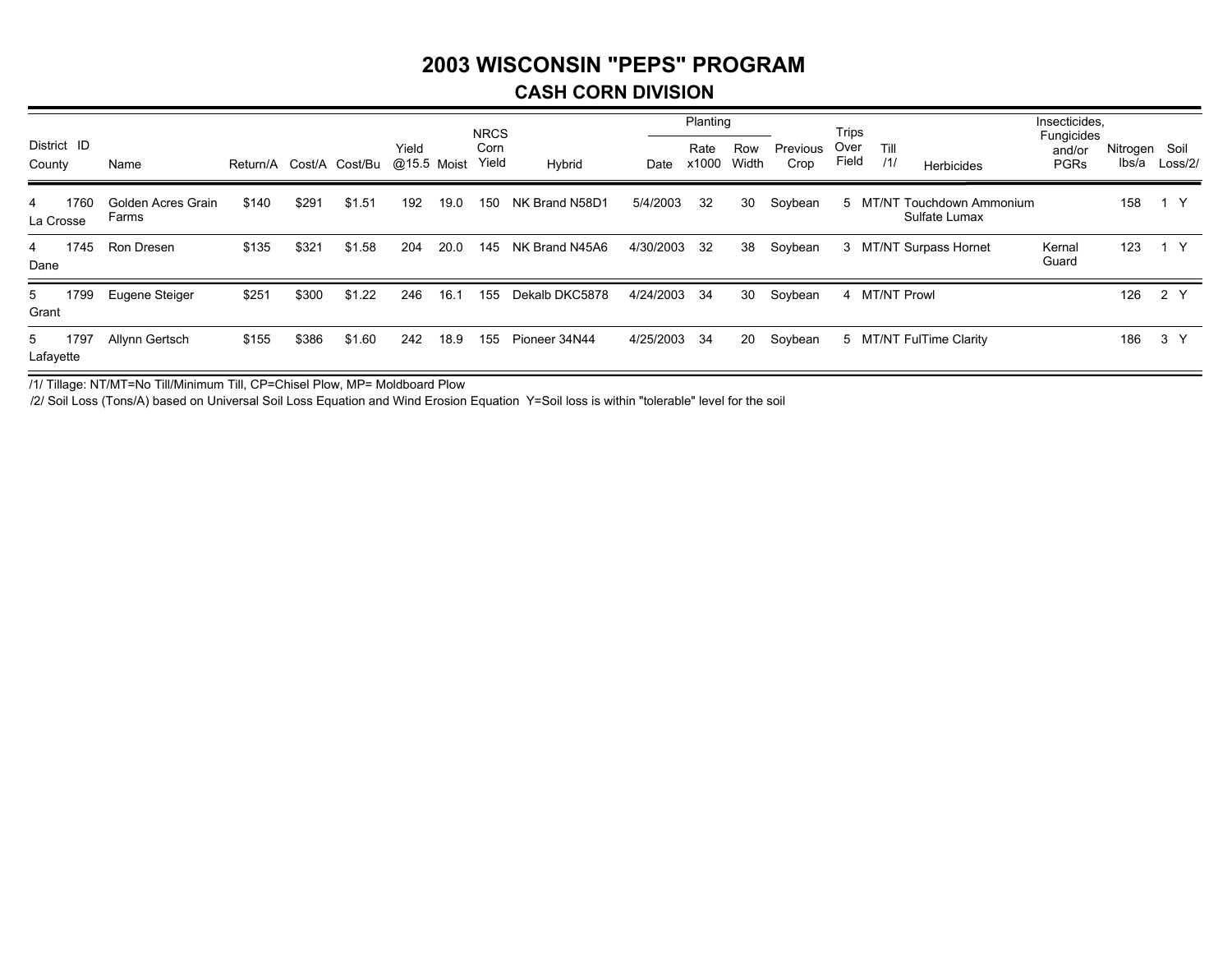### **2003 WISCONSIN "PEPS" PROGRAM DAIRY/LIVESTOCK CORN DIVISION**

|                                          |                                    |       |       |                         |                      |      | <b>NRCS</b>   |                         |              | Planting           |              |                  | Trips         |             |                                                   | Insecticides.                       |                                |                |  |
|------------------------------------------|------------------------------------|-------|-------|-------------------------|----------------------|------|---------------|-------------------------|--------------|--------------------|--------------|------------------|---------------|-------------|---------------------------------------------------|-------------------------------------|--------------------------------|----------------|--|
| District ID<br>County                    | Name                               |       |       | Return/A Cost/A Cost/Bu | Yield<br>@15.5 Moist |      | Corn<br>Yield | Hybrid                  |              | Rate<br>Date x1000 | Row<br>Width | Previous<br>Crop | Over<br>Field | Till<br>/1/ | Herbicides                                        | Fungicides<br>and/or<br><b>PGRs</b> | Nitrogen Soil<br>lbs/a Loss/2/ |                |  |
| St. Croix                                | 1772 Robert Ickler                 | \$243 | \$220 | \$1.07                  | 207                  | 14.2 | 90            | Croplan 314RRBt         | 5/2/2003     | -32                | 30           | Alfalfa          |               |             | 4 MT/NT Glyphomax Plus<br><b>Ammonium Sulfate</b> |                                     | 23<br>Manure                   | 5 Y            |  |
| Dunn                                     | 1804 Manske Farms                  | \$232 | \$197 | \$1.03                  | 192                  | 17.4 | 90            | Croplan 344RRBt         | 5/15/2003 28 |                    | 38           | Alfalfa          |               |             | 4 MT/NT Glyphomax Plus AMS                        |                                     | 11<br>Manure                   | 1 Y            |  |
| 1<br>Dunn                                | 1802 Jerry Bates                   | \$179 | \$244 | \$1.29                  | 189                  | 15.1 | 145           | Croplan 344RRBt         | 5/6/2003     | 32                 | 30           | Alfalfa          |               |             | 5 MT/NT Glyphomax Plus AMS                        |                                     | 14                             | 5 Y            |  |
| 1786<br>1<br>Dunn                        | <b>Christopher Weber</b>           | \$171 | \$258 | \$1.35                  | 192                  | 18.0 |               | 135 Croplan 354Bt       | 5/19/2003 31 |                    | 38           | Alfalfa          |               |             | 6 MT/NT Roundup Outlook<br>Hornet                 |                                     | 19<br>Manure                   | 1 Y            |  |
| 1778<br>$\mathbf 1$<br>Shawano           | Darryll Olson                      | \$106 | \$230 | \$1.53                  | 150                  | 29.0 |               | 110 NK Brand N29A2      | 5/19/2003 32 |                    | 30           | Alfalfa          |               |             | 5 MT/NT Northstar Atrazine                        |                                     | 17<br>Manure                   | 1 Y            |  |
| 1771<br><b>Rusk</b>                      | <b>Rusk Rose Holsteins</b><br>Inc. | \$85  | \$218 | \$1.61                  | 135                  | 24.0 | 95            | Golden Harvest<br>G6355 | 5/2/2003     | 30                 | 30           | Alfalfa          | 6             | <b>MP</b>   | Aatrex 9.O Hornet<br>Lasso                        | Germate<br>Plus                     | 9<br>Manure                    | 3 <sup>Y</sup> |  |
| $\mathbf{1}$<br>1767<br>Shawano          | Neil Christianson                  | \$13  | \$311 | \$2.15                  | 144                  | 24.8 | 110           | Pioneer 38A25           | 5/23/2003 32 |                    | 30           | Corn             |               |             | 7 MT/NT Harness Extra Harness<br>Hornet           | Kernal<br>Guard                     | 87<br>Manure                   | 1 Y            |  |
| 2<br>Trempealeau                         | 1776 Todd McRoberts                | \$227 | \$227 | \$1.12                  | 203                  | 17.8 |               | 135 NK Brand N45A6      | 4/27/2003 31 |                    | 30           | Soybean          |               |             | 4 MT/NT Liberty Atrazine                          |                                     | 17 4 Y<br>Manure               |                |  |
| $\overline{2}$<br>Jackson                | 1784 Stetzer Farms                 | \$208 | \$250 | \$1.22                  | 205                  | 25.7 | 150           | NK Brand N58D1          | 5/2/2003     | 32                 | 30           | Soybean          |               |             | 7 MT/NT Touchdown AMS<br>Lumax                    |                                     | 108<br>Manure                  | 3 Y            |  |
| $\overline{2}$<br><b>Buffalo</b>         | 1769 James Ellis                   | \$198 | \$237 | \$1.22                  | 194                  | 22.0 | 125           | Dekalb DKC4446          | 5/20/2003 32 |                    | 30           | Soybean          |               |             | 4 MT/NT Clearout 2-4D                             |                                     | 45<br>Manure                   | 8 N            |  |
| $\overline{2}$<br>1788<br><b>Buffalo</b> | Rosenholm-Wolf Dairy               | \$189 | \$272 | \$1.32                  | 206                  | 21.9 | 125           | Croplan 364RR           | 5/16/2003 33 |                    | 30           | Alfalfa          |               |             | 4 MT/NT Buccaneer<br>Fieldmaster                  |                                     | 8<br>Manure                    | 5 Y            |  |
| $\overline{c}$<br>Pepin                  | 1779 Allen Risler                  | \$165 | \$258 | \$1.37                  | 189                  | 17.3 | 125           | NK Brand N3030Bt        | 5/9/2003     | 30                 | 30           | Soybean          |               |             | 4 MT/NT Harness Extra Prowl                       |                                     | 132<br>Manure                  | 5 Y            |  |
| 1781<br>Trempealeau Farm                 | Schank Bros, Beef                  | \$162 | \$229 | \$1.31                  | 174                  | 26.0 |               | 130 Pioneer 3845        | 5/17/2003 29 |                    | 38           | Alfalfa          |               |             | 4 MT/NT FulTime Banvel                            | Asana                               | 0                              | 2 Y            |  |
| $\overline{2}$<br>Pepin                  | 1770 Spring Meadow Farm            | \$153 | \$250 | \$1.39                  | 180                  | 23.8 | 90            | Croplan 364RR           | 5/15/2003 34 |                    | 30           | Corn             |               |             | 4 MT/NT Lumax                                     |                                     | 115<br>Manure                  | 5 Y            |  |
| $\overline{2}$<br>1789<br><b>Buffalo</b> | Rosenholm-Wolf Dairy               | \$92  | \$304 | \$1.72                  | 177                  | 23.8 | 140           | Pioneer 34B23           | 4/29/2003 36 |                    | 15           | Corn             | 6             | <b>CP</b>   | Lumax                                             |                                     | 149<br>Manure                  | 5 Y            |  |
| 2<br>Trempealeau                         | 1773 Kruger, Inc                   | \$2   | \$272 | \$2.23                  | 122                  | 20.7 | 90            | Croplan 364RR           | 4/29/2003 31 |                    | 30           | Corn             | 9             | <b>CP</b>   | Outlook Atrazine<br><b>Distinct</b>               |                                     | 106<br>Manure                  | 4 Y            |  |
| 3<br>1780<br>Kewaunee                    | J-Mar Hillside Acres               | \$272 | \$200 | \$0.95                  | 211                  | 17.5 | 105           | Kaltenberg K4664        | 5/2/2003 31  |                    | 30           | Alfalfa          | 5             | СP          | <b>Topnotch Atrazine</b>                          |                                     | 10<br>Manure                   | 1 Y            |  |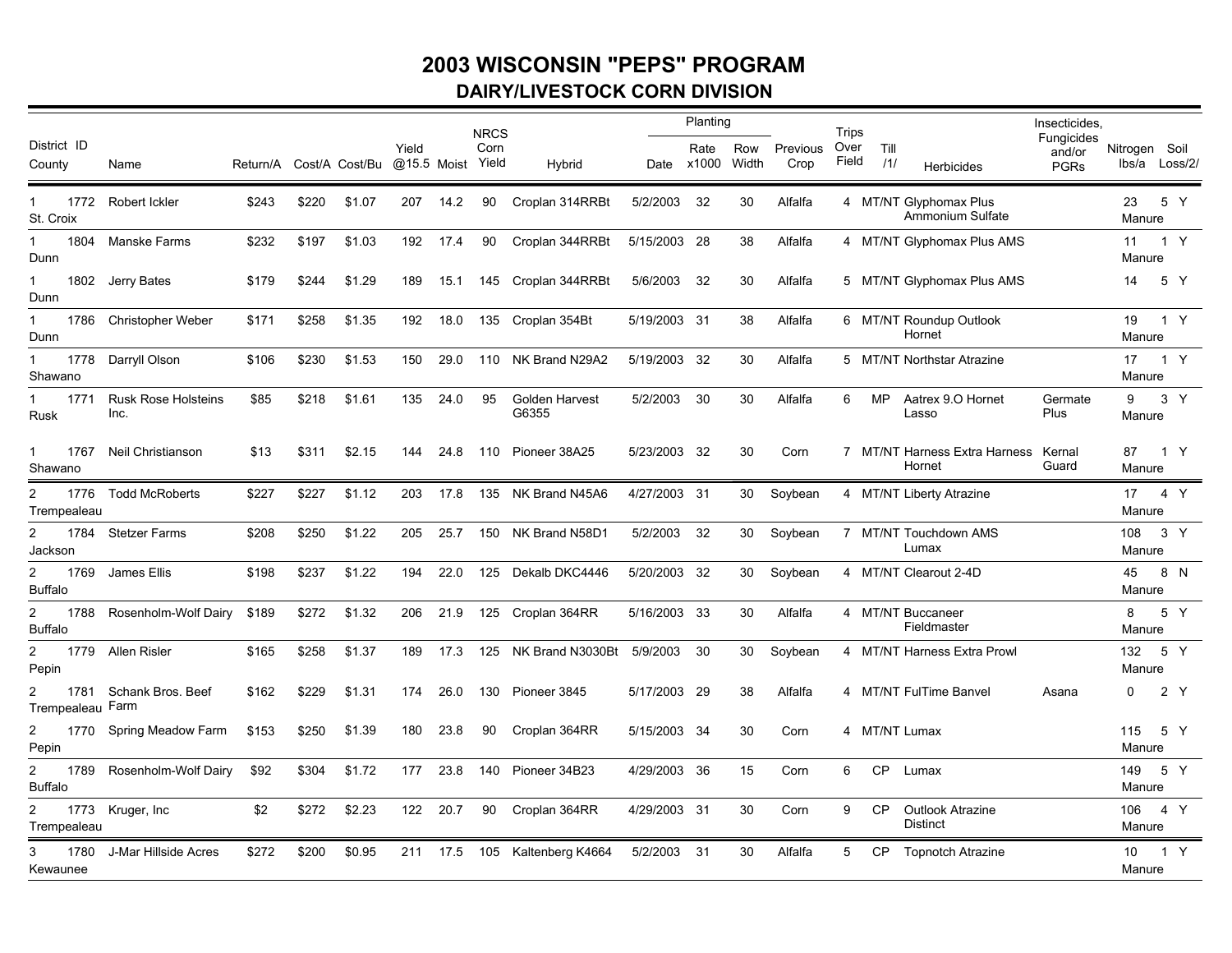### **2003 WISCONSIN "PEPS" PROGRAMDAIRY/LIVESTOCK CORN DIVISION**

|                        |                                    |                         |       |        |                      |      | <b>NRCS</b>   |                            |              | Planting      |              |                  | <b>Trips</b>   |             |                                                                         | Insecticides.                       |                        |                   |
|------------------------|------------------------------------|-------------------------|-------|--------|----------------------|------|---------------|----------------------------|--------------|---------------|--------------|------------------|----------------|-------------|-------------------------------------------------------------------------|-------------------------------------|------------------------|-------------------|
| District ID<br>County  | Name                               | Return/A Cost/A Cost/Bu |       |        | Yield<br>@15.5 Moist |      | Corn<br>Yield | Hybrid                     | Date         | Rate<br>x1000 | Row<br>Width | Previous<br>Crop | Over<br>Field  | Till<br>111 | <b>Herbicides</b>                                                       | Fungicides<br>and/or<br><b>PGRs</b> | Nitrogen Soil<br>lbs/a | Loss/2/           |
| 1796<br>3<br>Sheboygan | <b>Highland Dairy</b>              | \$210                   | \$240 | \$1.19 | 201                  | 25.0 | 110           | NK Brand N42B7             | 5/4/2003     | 32            | 30           | Alalfa           | 6              | <b>CP</b>   | Lumax                                                                   |                                     | 8<br>Manure            | $\mathsf{Y}$<br>1 |
| 1775<br>3<br>Calumet   | Meyer Dairy & Grain                | \$187                   | \$226 | \$1.23 | 184                  | 19.8 | 120           | NK Brand N3030Bt 4/28/2003 |              | -32           | 30           | Alfalfa          | 5              | <b>CP</b>   | Cinch Atrazine 90DF<br><b>Accent Gold Sterling</b>                      | Kernal<br>Guard                     | 27                     | 1 Y               |
| 1768<br>3<br>Outagamie | <b>Country View Dairy</b><br>Farms | \$80                    | \$371 | \$1.84 | 201                  | 25.1 | 125           | NK Brand N35B8             | 5/24/2003    | - 32          |              | 30 Winter Wheat  |                | <b>CP</b>   | Lumax                                                                   | Kernal<br>Guard                     | 75<br>Manure           | 4 Y               |
| 1783<br>4<br>Sauk      | Meadow Lane Farms                  | \$279                   | \$308 | \$1.18 | 262                  | 18.8 | 95            | NK Brand N67T4             | 4/26/2003    | - 33          | 30           | Potato           |                |             | 5 MT/NT Liberty Define Roundup<br><b>AMS</b>                            |                                     | 72<br>Manure           | 1 Y               |
| 1782<br>4<br>La Crosse | Golden Acres Grain<br>Farms        | \$236                   | \$275 | \$1.21 | 228                  | 20.0 | 150           | NK Brand N5127             | 5/4/2003     | 32            | 30           | Soybean          | $\overline{7}$ |             | MT/NT Touchdown Ammonium<br>Sulfate Lumax                               |                                     | 109<br>Manure          | 1 Y               |
| 1766<br>4<br>Sauk      | Doug Brander                       | \$224                   | \$257 | \$1.20 | 215                  | 19.9 | 155           | Dairyland Stealth<br>1412  | 5/4/2003     | 30            | 38           | Corn             | 6              | CP          | Axiom Hornet                                                            | Aztec 2.0                           | $\Omega$<br>Manure     | 1 Y               |
| 4<br>1774<br>Dodge     | <b>William Nass</b>                | \$200                   | \$262 | \$1.27 | 206                  | 20.4 | 150           | Dairyland ST-1605          | 5/3/2003     | 30            | 38           | Soybean          |                |             | 4 MT/NT Lumax Salvo Basis                                               |                                     | 122<br>Manure          | 1 Y               |
| 1777<br>Columbia       | 4th Generation<br>Homestead        | \$195                   | \$282 | \$1.32 | 213                  | 25.2 | 110           | NK Brand N45A6             | 4/28/2003 31 |               | 30           | Alfalfa          |                |             | 6 MT/NT Roundup Ultra Max LV-<br>4 Dual II Magnum<br>Sencor Liberty AMS |                                     | $\Omega$<br>Manure     | 3 <sup>Y</sup>    |
| 1785<br>5<br>Grant     | Tim Walz                           | \$284                   | \$313 | \$1.18 | 267                  | 19.5 | 145           | Mycogen 6920Bt             | 4/27/2003    | -36           | 20           | Alfalfa          |                |             | 4 MT/NT Roundup Ultra 2-4D<br>FulTime                                   |                                     | 87                     | 3 <sup>Y</sup>    |
| 1790<br>5<br>Grant     | Joe Zenz                           | \$171                   | \$279 | \$1.39 | 201                  | 20.5 | 155           | Pioneer 34N43              | 4/27/2003    | 34            | 30           | Alfalfa          |                |             | 3 MT/NT Lumax 2-4D                                                      |                                     | 85                     | 2Y                |

/1/ Tillage: NT/MT=No Till/Minimum Till, CP=Chisel Plow, MP= Moldboard Plow

/2/ Soil Loss (Tons/A) based on Universal Soil Loss Equation and Wind Erosion Equation Y=Soil loss is within "tolerable" level for the soil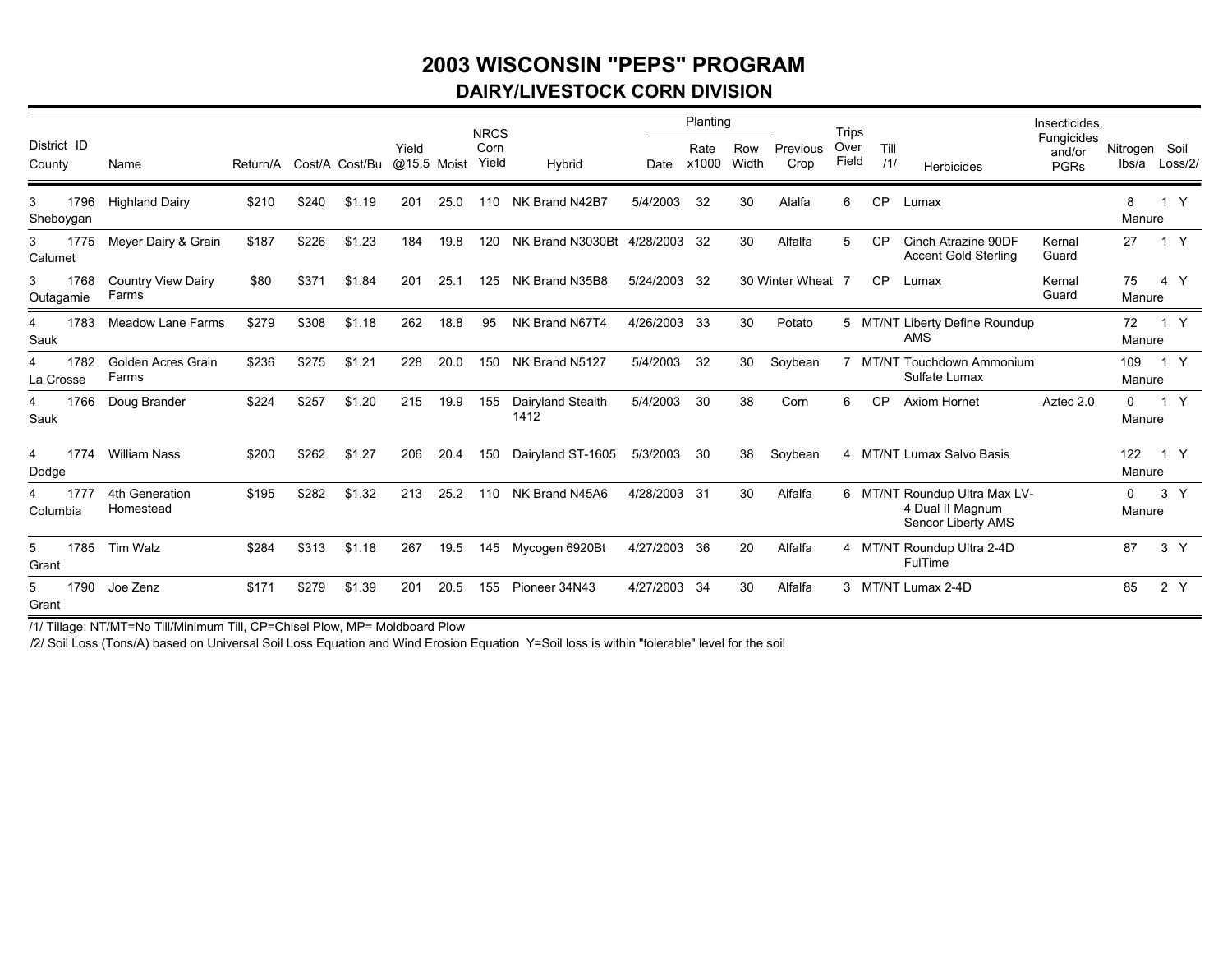### **SOYBEAN DIVISION**

|                                          |                                  |                         |       |        |               |            | <b>NRCS</b>        |                                      |      |                 | Planting                   |      |                  | Trips         |             |                                                                     |               |                |
|------------------------------------------|----------------------------------|-------------------------|-------|--------|---------------|------------|--------------------|--------------------------------------|------|-----------------|----------------------------|------|------------------|---------------|-------------|---------------------------------------------------------------------|---------------|----------------|
| District ID<br>County                    | Name                             | Return/A Cost/A Cost/Bu |       |        | Yield<br>bu/A | Moist<br>% | Corn Yield<br>bu/a | Variety                              | Inoc | Date            | Rate x Row<br>1000/a Width |      | Previous<br>Crop | Over<br>Field | Till<br>111 | <b>Herbicides</b>                                                   | Nitrogen Soil | lbs/a Loss/2/  |
| 1<br>Waupaca                             | 1798 Brian Long                  | \$236                   | \$167 | \$2.93 | 57            | 9.9        |                    | 125 Pioneer 91B64                    |      | Y 5/28/2003     | 185                        | 30   | Corn Silage      | - 5           | CP          | Clearout 41 Plus                                                    | $\Omega$      | 2 Y            |
| $\mathbf{1}$<br>Waupaca                  | 1725 Larry Danke                 | \$228                   | \$171 | \$3.03 | 56            | 12.3       |                    | 100 Pioneer 92B05                    |      | Y 5/12/2003     | 200                        | 7    | Corn             |               |             | 3 MT/NT Extreme Ammonium Sulfate<br>NIS Clearout 41 Plus            | $\Omega$      | 2 <sup>Y</sup> |
| 1728<br>$\mathbf{1}$<br>Waupaca          | Todd Gruetzmacher                | \$184                   | \$163 | \$3.32 | 49            | 12.8       |                    | 60 Pioneer 92B13                     | Y    | 5/3/2003        | 232                        | 7    | Corn             |               |             | 4 MT/NT Clearout 41 Plus<br>Ammonium Sulfate                        | $\Omega$      | 0 <sub>Y</sub> |
| 1<br>Dunn                                | 1807 Jerry Bates                 | \$181                   | \$206 | \$3.77 | 55            | 10.5       |                    | 145 NK Brand S19-V2                  |      | Y 5/28/2003     | 180                        | 30   | Corn             | 5             | <b>CP</b>   | Glyphomax Plus Ammonium<br>Sulfate                                  | 10            | 4 Y            |
| $\mathbf{1}$<br>Dunn                     | 1806 Mark Bates                  | \$174                   | \$198 | \$3.76 | 53            | 9.6        |                    | 145 NK Brand S19-V2                  |      | Y 5/19/2003     | 180                        | 30   | Corn             | 5             | <b>CP</b>   | Glyphomax Plus Ammonium<br>Sulfate                                  | 10            | 2 <sup>Y</sup> |
| 1<br>Dunn                                | 1810 Ron Weisenbeck              | \$160                   | \$167 | \$3.61 | 46            | 11.5       |                    | 65 Croplan 1749                      |      | Y 5/18/2003     | 180                        | 30   | Corn             |               |             | 5 MT/NT Glyphomax Plus Ammonium<br>Sulfate                          | 10            | 0 <sub>Y</sub> |
| $\mathbf{1}$<br>St. Croix                | 1723 Kurt Afdahl                 | \$137                   | \$154 | \$3.74 | 41            | 11.5       |                    | 95 Pioneer 91B64                     |      | Y 5/1/2003      | 162                        | 30   |                  |               |             | Winter Wheat 4 MT/NT Glyphomax Plus Glyphomax<br>Plus               | 0             | 2 Y            |
| 1<br>Dunn                                | 1808 Manske Farms                | \$135                   | \$160 | \$3.83 | 42            | 10.0       | 90                 | Croplan 1287                         |      | Y 5/24/2003     | 200                        | 12   | Corn             | 5             | CP          | Glyphomax Plus Ammonium<br>Sulfate                                  | 0             | 1 Y            |
| 1<br>Waupaca                             | 1727 Daniel Gruetzmacher         | \$134                   | \$152 | \$3.75 | 40            | 11.5       |                    | 60 Pioneer 92B34                     |      | Y 4/30/2003     | 225                        | 7    | Corn             | 5             | <b>CP</b>   | Roundup Ultra Extreme NIS<br>Ammonium Sulfate                       | $\mathbf 0$   | 1 Y            |
| Rusk                                     | 1729 Rusk Rose<br>Holsteins Inc. | \$125                   | \$157 | \$3.94 | 40            | 12.8       |                    | 95 Pioneer 90B73                     |      | Y 5/18/2003     | 190                        | 7    | Corn             |               |             | 4 MT/NT Roundup Ultra                                               | 0             | 3 <sup>Y</sup> |
| 1<br>St. Croix                           | 1730 Robert Ickler               | \$79                    | \$180 | \$4.90 | 37            | 12.4       |                    | 90 NK Brand S00-N7                   |      | Y 5/17/2003     | 220                        | 7.5  | Corn             | 6             | <b>MP</b>   | Glyphomax Plus Ammonium<br>Sulfate                                  | $\mathbf 0$   | 5 Y            |
| $\mathbf{1}$<br>Dunn                     | 1809 William Tiffany             | \$69                    | \$173 | \$5.06 | 34            | 12.2       |                    | 145 Croplan 1364                     |      | Y 5/25/2003     | 180                        | 30   | Corn             | 5             | CP          | Glyphomax Plus Ammonium<br>Sulfate                                  | 10            | 3 <sup>7</sup> |
| 2<br><b>Buffalo</b>                      | 1737 Merlin D. Sutter            | \$242                   | \$161 | \$2.82 | 57            | 11.0       |                    | 150 NK Brand S16-C4                  |      | Y 5/26/2003 175 |                            | 30   | Corn             |               |             | 3 MT/NT Roundup Ammonium<br>Sulfate                                 | $\Omega$      | 2 Y            |
| 2<br>Adams                               | 1739 Edward Volkening            | \$203                   | \$121 | \$2.63 | 46            | 11.3       |                    | 88 NK Brand S19-V2                   |      | N 4/30/2003     | 170                        | 30   | Corn             |               |             | 4 MT/NT Clearout 41 Plus<br>Ammonium Sulfate                        | O             | 4 Y            |
| 2<br>Trempealeau                         | 1733 Todd McRoberts              | \$168                   | \$160 | \$3.45 | 46            | 12.0       |                    | 145 NK Brand S19-V2                  |      | Y 5/16/2003     | 180                        | 15   | Corn             |               |             | 4 MT/NT Extreme                                                     | 0             | 4 Y            |
| $\overline{2}$<br>Washington             | 1724 Ross Bishop                 | \$162                   | \$197 | \$3.88 | 51            | 13.8       |                    | 115 Golden Harvest 2151<br><b>RR</b> |      | Y 5/21/2003     | 201                        | 15   | Corn             |               |             | 6 MT/NT Touchdown Ammonium<br>Sulfate Touchdown<br>Ammonium Sulfate | $\Omega$      | 1 Y            |
| 2<br>Jackson                             | 1736 Stetzer Farms               | \$151                   | \$169 | \$3.73 | 45            | 11.6       |                    | 130 NK Brand S18-N5                  |      | Y 5/10/2003     | 195                        | -7.5 | Corn             |               |             | 5 MT/NT Prowl Touchdown Raptor<br>Ammonium Sulfate                  | $\Omega$      | 2 Y            |
| 1726<br>$\overline{c}$<br><b>Buffalo</b> | James Ellis                      | \$145                   | \$168 | \$3.79 | 44            | 11.9       |                    | 110 NK Brand S19-V2                  |      | Y 5/17/2003     | 170                        | 15   | Corn             |               |             | 4 MT/NT Clearout 41 Plus<br>Ammonium Sulfate                        | O             | 5 Y            |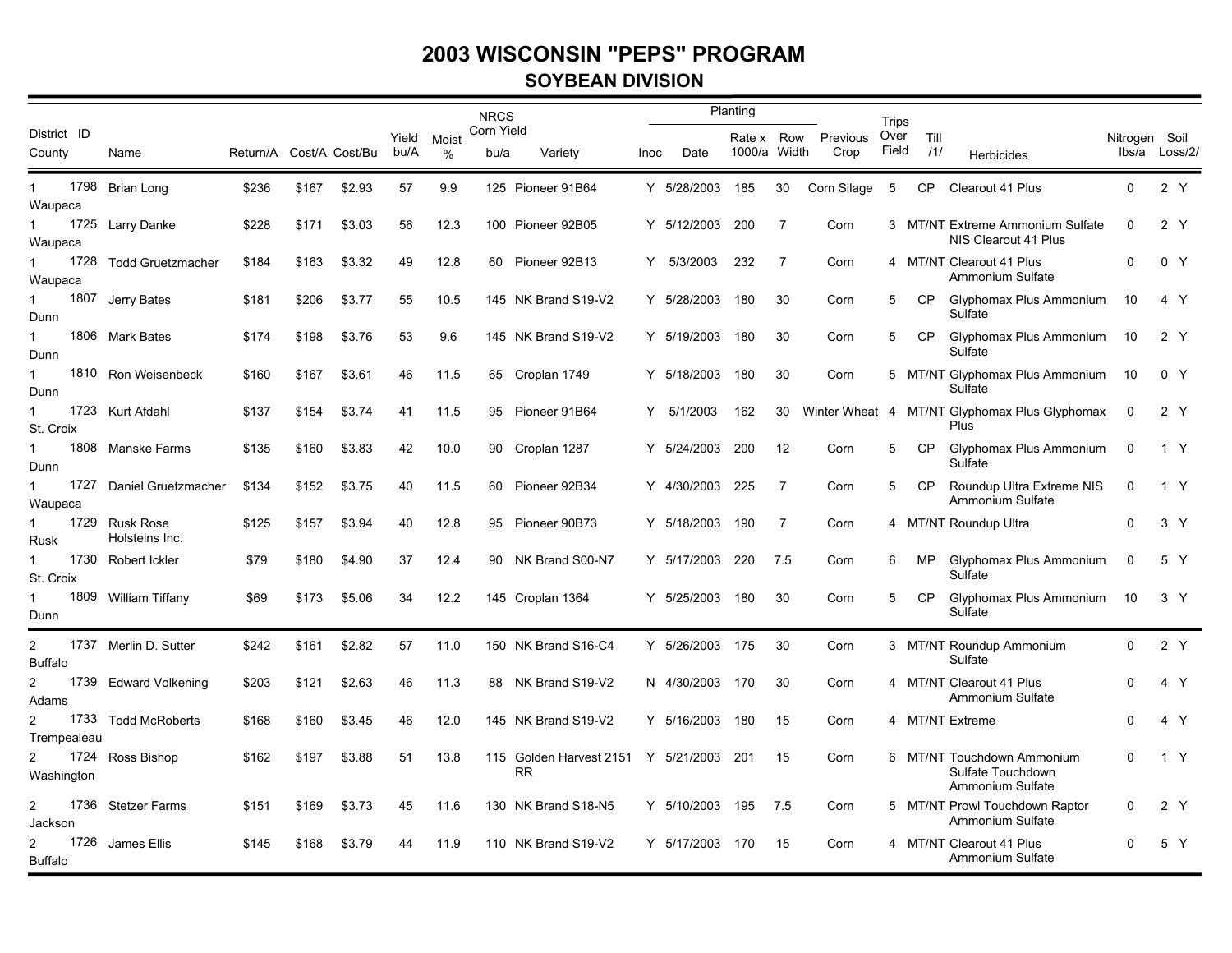### **SOYBEAN DIVISION**

|                       |      |                               |                         |       |        |               |            | <b>NRCS</b>        |                                    |      |             | Planting         |              |                  | <b>Trips</b>  |             |                                                                                                                           |                        |                |
|-----------------------|------|-------------------------------|-------------------------|-------|--------|---------------|------------|--------------------|------------------------------------|------|-------------|------------------|--------------|------------------|---------------|-------------|---------------------------------------------------------------------------------------------------------------------------|------------------------|----------------|
| District ID<br>County |      | Name                          | Return/A Cost/A Cost/Bu |       |        | Yield<br>bu/A | Moist<br>% | Corn Yield<br>bu/a | Variety                            | Inoc | Date        | Rate x<br>1000/a | Row<br>Width | Previous<br>Crop | Over<br>Field | Till<br>111 | <b>Herbicides</b>                                                                                                         | Nitrogen Soil<br>lbs/a | Loss/2/        |
| 3<br>Calumet          |      | 1792 Meyer Dairy & Grain      | \$220                   | \$172 | \$3.11 | 55            | 11.9       |                    | 100 NK Brand S18-N5                |      | Y 5/17/2003 | 190              | -7.5         | Corn             | 4             | <b>CP</b>   | Command 4EL Treflan MTF<br>Sencor                                                                                         | 0                      | 2 Y            |
| 3<br>Sheboygan        | 1793 | <b>Highland Dairy</b>         | \$201                   | \$181 | \$3.34 | 54            | 12.4       |                    | 105 Nk Brand S14-G3                |      | Y 5/24/2003 | 200              | 7.5          | Corn             | 5             | <b>CP</b>   | Roundup Weather Max<br>Ammonium Sulfate                                                                                   | $\mathbf 0$            | 4 Y            |
| 3<br>Outagamie        | 1732 | Gary Kropp                    | \$190                   | \$181 | \$3.45 | 52            | 12.4       |                    | 100 NK Brand X117 R                | Y    | 5/19/2003   | 220              | 6            | Corn             |               | MP          | Touchdown Ammonium<br>Sulfate                                                                                             | 26                     | 2 Y            |
| 3<br>Outagamie        | 1738 | Ryan & Julie<br>Vanden Heuvel | \$143                   | \$190 | \$4.03 | 47            | 13.0       |                    | 100 Croplan RT 1287                |      | Y 5/24/2003 | 212              | 6            | Corn             | 7             | <b>CP</b>   | <b>Boundry Touchdown</b>                                                                                                  | $\mathbf 0$            | 2Y             |
| 3<br>Kewaunee         | 1734 | J-Mar Hillside Acres          | \$141                   | \$170 | \$3.87 | 44            | 10.4       |                    | 100 Kaltenberg KB 211<br><b>RR</b> | Y    | 5/26/2003   | 211              | 30           | Corn             | 5             | <b>CP</b>   | <b>Touchdown Ammonium</b><br>Sulfate                                                                                      | 0                      | $\mathsf{Y}$   |
| 3<br>Calumet          | 1791 | Meyer Dairy & Grain           | \$137                   | \$175 | \$3.97 | 44            | 13.0       | 120                | Nk Brand X 317 R                   |      | Y 5/10/2003 | 190              | 7.5          | Corn             | 5             | <b>CP</b>   | Roundup Weather Max                                                                                                       | 0                      | 3 <sup>7</sup> |
| 4<br>Racine           | 1731 | Second Chance<br>Farms        | \$80                    | \$213 | \$5.15 | 41            | 9.7        |                    | 110 Asgrow AG2703                  |      | N 5/7/2003  | 230              | 7.5          | Corn             |               |             | 4 MT/NT Touchdown Ammonium<br>Sulfate Gardian (drift<br>control) Touchdown<br>Ammonium Sulfate Gardian<br>(drift control) | 0                      | 1 Y            |
| 4<br>Sauk             | 1735 | <b>Meadow Lane Farms</b>      | \$10                    | \$159 | \$6.63 | 24            | 11.1       | 65                 | NK Brand S19-V2                    |      | N 5/5/2003  | 200              | 6            | Corn             |               |             | 5 MT/NT Roundup Ammonium<br>Sulfate                                                                                       | 0                      | 1 Y            |
| 5<br>Lafayette        | 1794 | Allynn Gertsch                | \$47                    | \$252 | \$5.97 | 42            | 12.4       |                    | 160 Trelay 2244                    |      | N 5/20/2003 | 225              | 7.5          | Corn             |               |             | 5 MT/NT Extreme Glyphomax<br>Ammonium Sulfate                                                                             | 0                      | 2 <sup>Y</sup> |

/1/ Tillage: MT/NT=Minimum Till/No Till, CP=Chisel Plow, MP= Moldboard Plow

/2/ Soil Loss (Tons/A) based on Universal Soil Loss Equation and Wind Erosion Equation Y=Soil loss is within "tolerable" level for the soil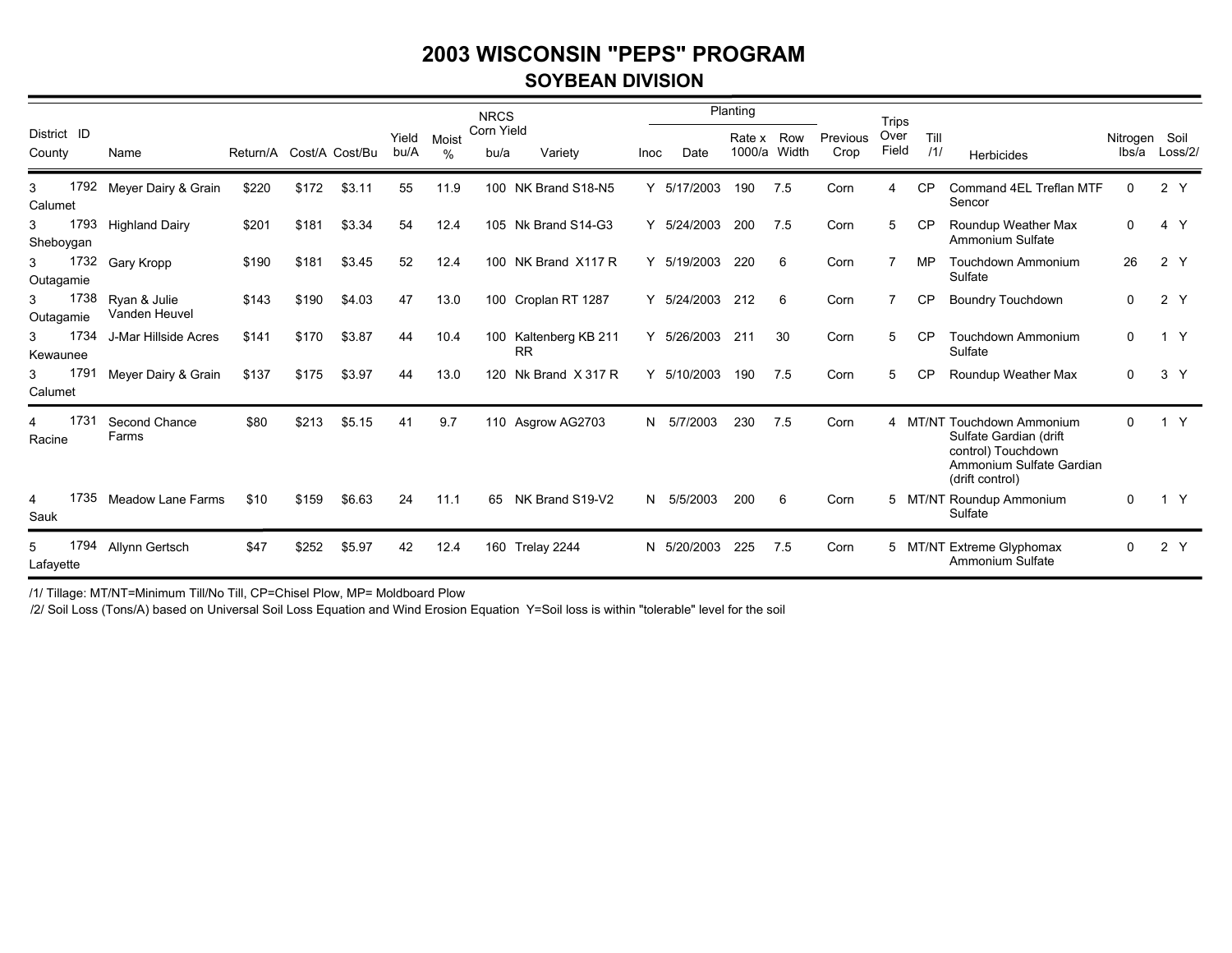## **2003 WISCONSIN "PEPS" PROGRAM Summary of Corn Cultural Practices - Grouped by Return per Acre**

|                                                    |                |            | <b>CASH CROP DIVISION</b> |           |            | DAIRY/LIVESTOCK DIVISION |           |
|----------------------------------------------------|----------------|------------|---------------------------|-----------|------------|--------------------------|-----------|
|                                                    |                | Bottom 20% | Middle 60%                | Top 20%   | Bottom 20% | Middle 60%               | Top 20%   |
| Return (\$/A)                                      |                | 76.72      | 148.67                    | 200.92    | 54.52      | 186.91                   | 262.72    |
| Cost (\$/acre)                                     |                | 314.14     | 295.03                    | 302.28    | 295.09     | 246.89                   | 263.51    |
| Cost (\$/bu)                                       |                | 1.80       | 1.49                      | 1.35      | 1.91       | 1.28                     | 1.11      |
| Yield (bu/A)                                       |                | 174.5      | 198.1                     | 224.6     | 156.1      | 193.7                    | 234.9     |
| Moist (%)                                          |                | 21.2       | 19.4                      | 18.4      | 23.7       | 21.5                     | 18.0      |
| NRCS Corn Yield (bu/a)                             |                | 108.0      | 117.9                     | 141.7     | 112.0      | 127.1                    | 117.0     |
| <b>Planting Date</b>                               |                | 23-Jul-03  | 20-May-03                 | 29-Oct-03 | 09-May-03  | 20-Jun-03                | 30-Apr-03 |
| Planting Rate (seed/A)                             |                | 31930      | 31807                     | 31900     | 32200      | 31341                    | 32697     |
| Row Width                                          | $30$ "<br>(% ) | $\pmb{0}$  | 9                         | 17        | 20         | 0                        | 20        |
|                                                    | 30"            | 100        | 82                        | 83        | 80         | 71                       | 80        |
|                                                    | >30"           | 0          | 9                         | 0         | 0          | 29                       | 0         |
| <b>Crop Rotation</b><br>(previous crop not corn %) |                | 60         | 91                        | 100       | 40         | 88                       | 100       |
| MT/NT<br>Tillage                                   | (%)            | 60         | 50                        | 67        | 20         | 82                       | 80        |
| CP                                                 |                | 20         | 45                        | 33        | 60         | 18                       | 20        |
| <b>MP</b>                                          |                | 20         | $\mathbf 0$               | 0         | 20         | 0                        | 0         |
| SS                                                 |                | $\pmb{0}$  | 5                         | 0         | $\pmb{0}$  | 0                        | 0         |
| Number of Trips                                    |                | 5.6        | 5.5                       | 5.0       | 7.2        | 5.0                      | 5.4       |
| <b>Chemical Costs</b>                              | $$0-$5/A$ (%)  | $\pmb{0}$  | 0                         | 0         | 0          | 0                        | 0         |
|                                                    | \$5-\$10/A     | $\pmb{0}$  | 5                         | 33        | 0          | 0                        | 0         |
|                                                    | \$10-\$15/A    | 20         | 5                         | 0         | 0          | 29                       | 20        |
|                                                    | \$15-\$20/A    | $\pmb{0}$  | 9                         | 17        | 0          | 0                        | 20        |
|                                                    | \$20-\$25/A    | 0          | 18                        | 17        | 0          | 6                        | 0         |
|                                                    | > \$25/A       | 80         | 64                        | 33        | 100        | 65                       | 60        |
| Rootworm Insecticide Overall (%)                   |                | 60         | 14                        | 0         | 0          | 12                       | 0         |
| Following Corn                                     |                | 20         | 5                         | 0         | 0          | 6                        | 0         |
| Starter applied (%)                                |                | 100        | 95                        | 100       | 100        | 76                       | 100       |
| Nitrogen applied (lbs/A)                           |                | 140        | 144                       | 146       | 85         | 43                       | 60        |
| Manure applied (%)                                 |                | $\pmb{0}$  | 0                         | 0         | 100        | 76                       | 80        |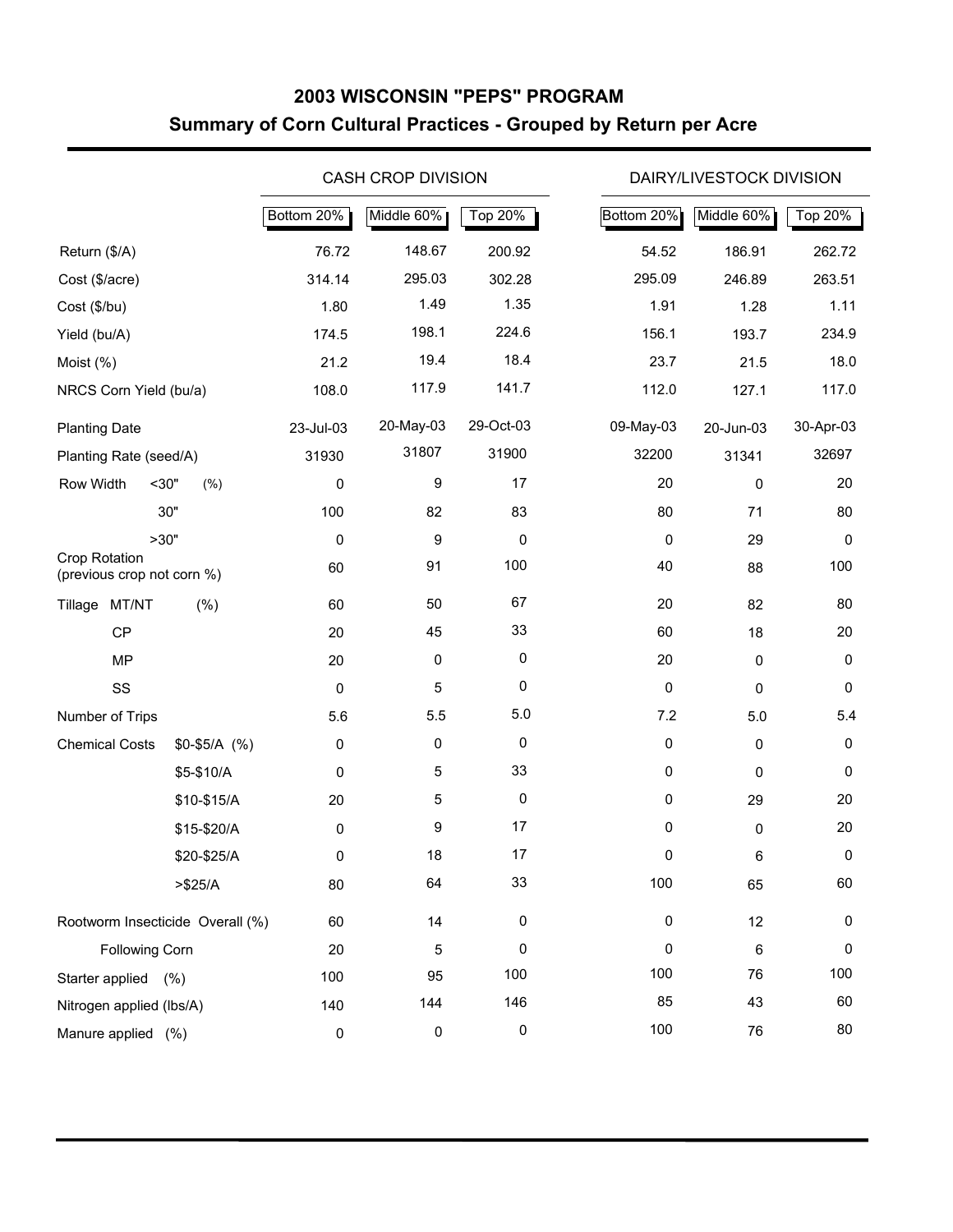## **2003 WISCONSIN "PEPS" PROGRAM Summary of Soybean Cultural Practices - Grouped by Return per Acre**

|                                                    |               |                | Soybean Division |             |
|----------------------------------------------------|---------------|----------------|------------------|-------------|
|                                                    |               | Bottom 20%     | Middle 60%       | Top 20%     |
| Return (\$/A)                                      |               | 56.96          | 154.20           | 221.64      |
| Cost (\$/acre)                                     |               | 195.39         | 172.89           | 162.15      |
| Cost (\$/bu)                                       |               | 5.54           | 3.74             | 2.98        |
| Yield (bu/A)                                       |               | 35.7           | 46.3             | 54.3        |
| NRCS Corn Yield (bu/a)                             |               | 114            | 105              | 111         |
| <b>Planting Date</b>                               |               | 14-May-03      | 15-May-03        | 17-May-03   |
| Planting Rate (seed/A)                             |               | 211000         | 195488           | 186667      |
| Row Width Less Than10" (%)                         |               | 80             | 44               | 50          |
|                                                    | $10" - 15"$   | 0              | 6                | 0           |
|                                                    | 15"-30"       | 0              | 19               | $\mathbf 0$ |
| Greater Than 30"                                   |               | 20             | 31               | 50          |
| <b>Crop Rotation</b><br>(previous crop not corn %) |               | $\mathbf 0$    | 6                | 17          |
| Tillage MT/NT                                      | (% )          | 60             | 50               | 50          |
| CP                                                 |               | 20             | 44               | 50          |
| <b>MP</b>                                          |               | 20             | 6                | $\mathbf 0$ |
| SS                                                 |               | $\mathbf 0$    | $\mathbf 0$      | $\mathbf 0$ |
| Number of Trips                                    |               | 5.0            | 5.0              | 4.0         |
| <b>Chemical Costs</b>                              | $$0-$5/A$ (%) | 0              | $\mathbf 0$      | 17          |
|                                                    | \$5-\$10/A    | 0              | 31               | 33          |
|                                                    | \$10-\$15/A   | 60             | 38               | 17          |
|                                                    | \$15-\$20/A   | $\mathbf 0$    | 13               | 33          |
|                                                    | \$20-\$25/A   | 20             | 13               | $\pmb{0}$   |
|                                                    | > \$25/A      | 20             | 6                | $\mathbf 0$ |
| Inoculum Used: %                                   |               | 40             | 100              | 83          |
| Nitrogen applied (lbs/A)                           |               | $\overline{2}$ | 4                | $\mathbf 0$ |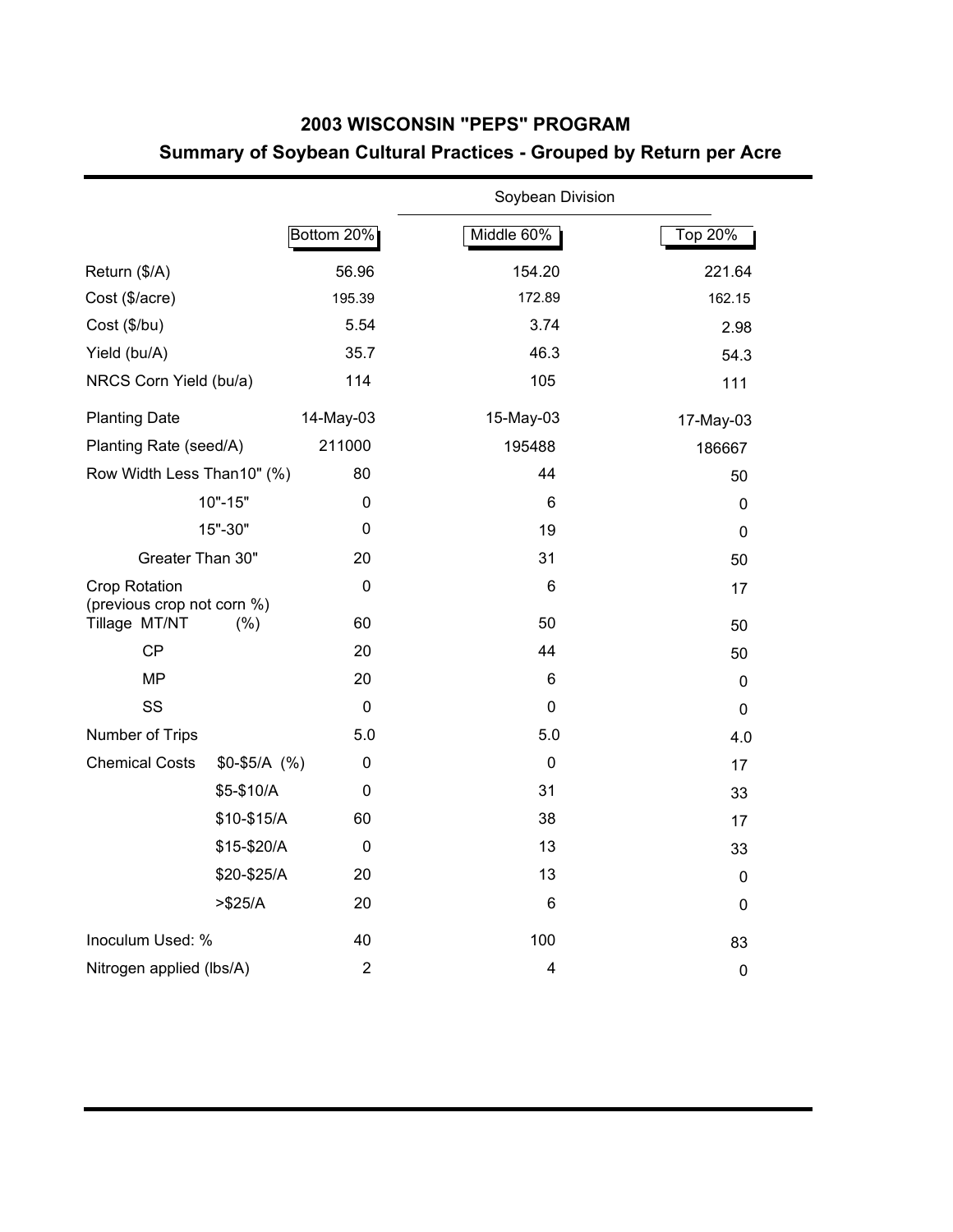



## **Average production costs and returns of PEPS contests conducted since 1987.**

|                                    |     |     |                                  |      |      |      |      |      | <b>Production Costs</b> |     |          |                                                                                                         |      |       |                             |                    |
|------------------------------------|-----|-----|----------------------------------|------|------|------|------|------|-------------------------|-----|----------|---------------------------------------------------------------------------------------------------------|------|-------|-----------------------------|--------------------|
| <b>Division</b><br><b>District</b> | N   |     |                                  |      |      |      |      |      |                         |     | Variable | Fixed<br>Yield Moisture Seed Fertilizer Chemical Other Custom Harvest Interest Equipment Equipment Land |      | acre  | Cost per Cost per<br>bushel | Return<br>per acre |
| Corn, Cash Crop                    |     |     |                                  |      |      |      |      |      |                         |     |          |                                                                                                         |      |       |                             |                    |
| $\mathbf{1}$                       | 137 | 168 | 20.8                             | \$32 | \$42 | \$20 | \$7  | \$8  | \$56                    | \$8 | \$16     | \$27                                                                                                    | \$48 | \$263 | \$1.59                      | \$106              |
| $\overline{c}$                     | 140 | 168 | 20.5                             | \$29 | \$52 | \$21 | \$9  | \$10 | \$55                    | \$9 | \$14     | \$25                                                                                                    | \$53 | \$275 | \$1.67                      | \$97               |
| 3                                  | 109 | 160 | 21.8                             | \$29 | \$40 | \$24 | \$9  | \$8  | \$56                    | \$8 | \$15     | \$24                                                                                                    | \$51 | \$264 | \$1.72                      | \$100              |
| 4                                  | 104 | 165 | 21.9                             | \$25 | \$42 | \$23 | \$10 | \$7  | \$59                    | \$8 | \$13     | \$24                                                                                                    | \$69 | \$281 | \$1.75                      | \$87               |
| 5                                  | 85  | 188 | 21.5                             | \$27 | \$45 | \$25 | \$12 | \$3  | \$65                    | \$9 | \$13     | \$25                                                                                                    | \$89 | \$314 | \$1.69                      | \$99               |
|                                    |     |     | <b>Corn, Dairy and Livestock</b> |      |      |      |      |      |                         |     |          |                                                                                                         |      |       |                             |                    |
| $\mathbf{1}$                       | 121 | 159 | 22.6                             | \$30 | \$28 | \$20 | \$9  | \$12 | \$19                    | \$6 | \$17     | \$28                                                                                                    | \$45 | \$214 | \$1.38                      | \$131              |
| $\overline{2}$                     | 134 | 167 | 22.7                             | \$29 | \$37 | \$24 | \$8  | \$14 | \$20                    | \$7 | \$17     | \$25                                                                                                    | \$54 | \$233 | \$1.45                      | \$137              |
| 3                                  | 190 | 147 | 24.3                             | \$27 | \$26 | \$22 | \$9  | \$7  | \$18                    | \$6 | \$21     | \$31                                                                                                    | \$51 | \$219 | \$1.55                      | \$115              |
| 4                                  | 103 | 170 | 23.4                             | \$24 | \$33 | \$22 | \$12 | \$5  | \$20                    | \$6 | \$18     | \$28                                                                                                    | \$63 | \$231 | \$1.37                      | \$154              |
| 5                                  | 43  | 173 | 23.7                             | \$26 | \$37 | \$15 | \$9  | \$5  | \$21                    | \$6 | \$19     | \$31                                                                                                    | \$75 | \$244 | \$1.45                      | \$136              |
| Soybean                            |     |     |                                  |      |      |      |      |      |                         |     |          |                                                                                                         |      |       |                             |                    |
| $\mathbf{1}$                       | 141 | 49  | 12.5                             | \$24 | \$15 | \$19 | \$6  | \$10 | \$11                    | \$4 | \$13     | \$21                                                                                                    | \$48 | \$172 | \$3.56                      | \$112              |
| $\overline{2}$                     | 145 | 52  | 12.8                             | \$21 | \$19 | \$24 | \$4  | \$7  | \$12                    | \$5 | \$15     | \$22                                                                                                    | \$50 | \$179 | \$3.56                      | \$127              |
| 3                                  | 145 | 51  | 13.3                             | \$25 | \$17 | \$25 | \$7  | \$6  | \$12                    | \$5 | \$16     | \$24                                                                                                    | \$52 | \$189 | \$3.80                      | \$113              |
| 4                                  | 227 | 55  | 13.0                             | \$22 | \$19 | \$23 | \$8  | \$6  | \$13                    | \$5 | \$13     | \$23                                                                                                    | \$72 | \$203 | \$3.81                      | \$116              |
| 5                                  | 99  | 57  | 12.4                             | \$22 | \$21 | \$24 | \$9  | \$4  | \$13                    | \$5 | \$13     | \$22                                                                                                    | \$86 | \$219 | \$3.88                      | \$110              |

Weighted Price per Bushel = 50% November Average Cash price + 25% March CBOT Futures price (\$0.15 basis) + 25% July CBOT Futures price (\$0.10 basis)<br>November Average Cash price derived from Wisconsin Ag Statistics; CBOT Fu

2000=\$5.12, 2001=\$5.13, 2002=\$5.41, 2003=\$7.07 (In 1999, 2000, and 2001 the soybean LDP price was used.)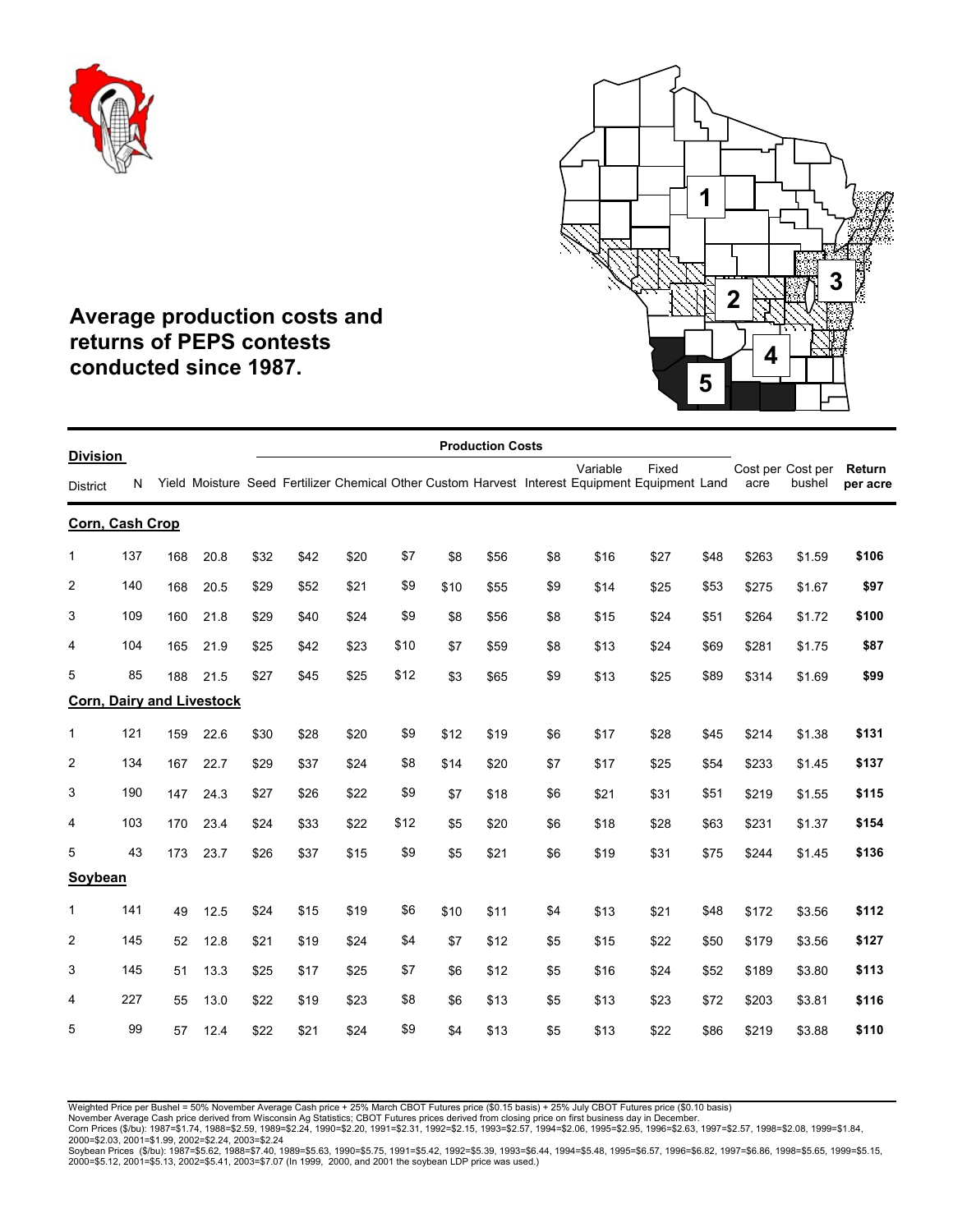## **Average production costs and returns of PEPS contests conducted since 1987.**

| <b>Division</b> |    |                 |                                  |      |      |      |      |      | <b>Production Costs</b> |     |          |                                                                                                                |      |       |                                    |          |
|-----------------|----|-----------------|----------------------------------|------|------|------|------|------|-------------------------|-----|----------|----------------------------------------------------------------------------------------------------------------|------|-------|------------------------------------|----------|
| Year            |    |                 |                                  |      |      |      |      |      |                         |     | Variable | Fixed<br>N Yield Moisture Seed Fertilizer Chemical Other Custom Harvest Interest Equipment Equipment Land acre |      |       | Cost per Cost per Return<br>bushel | per acre |
|                 |    | Corn, Cash Crop |                                  |      |      |      |      |      |                         |     |          |                                                                                                                |      |       |                                    |          |
| 2003            | 34 | 197             | 19.5                             | \$41 | \$45 | \$25 | \$5  | \$7  | \$61                    | \$9 | \$15     | \$25                                                                                                           | \$62 | \$297 | \$1.52                             | \$144    |
| 2002            | 40 | 199             | 21.6                             | \$37 | \$40 | \$20 | \$4  | \$7  | \$70                    | \$9 | \$14     | \$29                                                                                                           | \$60 | \$288 | \$1.46                             | \$158    |
| 2001            | 41 | 176             | 20.5                             | \$36 | \$44 | \$26 | \$3  | \$10 | \$58                    | \$9 | \$12     | \$25                                                                                                           | \$59 | \$282 | \$1.62                             | \$69     |
| 2000            | 47 | 174             | 18.9                             | \$34 | \$40 | \$24 | \$6  | \$11 | \$52                    | \$8 | \$12     | \$25                                                                                                           | \$59 | \$272 | \$1.59                             | \$81     |
| 1999            | 42 | 191             | 17.3                             | \$34 | \$51 | \$25 | \$3  | \$6  | \$51                    | \$8 | \$18     | \$25                                                                                                           | \$60 | \$282 | \$1.49                             | \$70     |
| 1998            | 35 | 192             | 19.3                             | \$34 | \$56 | \$24 | \$5  | \$7  | \$59                    | \$9 | \$18     | \$22                                                                                                           | \$64 | \$299 | \$1.56                             | \$101    |
| 1997            | 25 | 172             | 25.2                             | \$32 | \$51 | \$22 | \$4  | \$10 | \$73                    | \$9 | \$13     | \$19                                                                                                           | \$61 | \$295 | \$1.71                             | \$147    |
| 1996            | 21 | 158             | 24.4                             | \$28 | \$44 | \$24 | \$5  | \$10 | \$65                    | \$9 | \$15     | \$22                                                                                                           | \$56 | \$276 | \$1.78                             | \$139    |
| 1995            | 48 | 143             | 19.5                             | \$26 | \$42 | \$24 | \$3  | \$13 | \$44                    | \$8 | \$14     | \$20                                                                                                           | \$55 | \$249 | \$1.76                             | \$172    |
| 1994            | 43 | 178             | 20.5                             | \$25 | \$41 | \$25 | \$4  | \$16 | \$59                    | \$8 | \$13     | \$19                                                                                                           | \$56 | \$266 | \$1.50                             | \$101    |
| 1993            | 35 | 122             | 24.8                             | \$24 | \$34 | \$21 | \$16 | \$13 | \$51                    | \$8 | \$10     | \$24                                                                                                           | \$58 | \$258 | \$2.20                             | \$56     |
| 1992            | 35 | 153             | 27.5                             | \$24 | \$46 | \$22 | \$18 | \$0  | \$71                    | \$9 | \$19     | \$22                                                                                                           | \$63 | \$294 | \$1.95                             | \$35     |
| 1991            | 34 | 173             | 20.1                             | \$22 | \$47 | \$17 | \$15 | \$0  | \$56                    | \$8 | \$22     | \$26                                                                                                           | \$57 | \$269 | \$1.57                             | \$130    |
| 1990            | 31 | 161             | 22.4                             | \$21 | \$43 | \$16 | \$23 | \$0  | \$59                    | \$8 | \$11     | \$28                                                                                                           | \$63 | \$273 | \$1.70                             | \$82     |
| 1989            | 23 | 152             | 20.8                             | \$20 | \$47 | \$17 | \$21 | \$0  | \$51                    | \$8 | \$13     | \$31                                                                                                           | \$61 | \$268 | \$1.77                             | \$72     |
| 1988            | 16 | 136             | 22.9                             | \$18 | \$44 | \$19 | \$9  | \$9  | \$52                    | \$7 | \$14     | \$29                                                                                                           | \$63 | \$263 | \$1.96                             | \$90     |
| 1987            | 25 | 161             | 20.7                             | \$20 | \$48 | \$16 | \$26 | \$0  | \$54                    | \$8 | \$6      | \$42                                                                                                           | \$62 | \$282 | \$1.75                             | ( \$1)   |
|                 |    |                 | <b>Corn, Dairy and Livestock</b> |      |      |      |      |      |                         |     |          |                                                                                                                |      |       |                                    |          |
| 2003            | 27 | 194             | 21.2                             | \$40 | \$27 | \$26 | \$4  | \$25 | \$23                    | \$7 | \$15     | \$28                                                                                                           | \$62 | \$259 | \$1.37                             | \$176    |
| 2002            | 31 | 199             | 22.6                             | \$38 | \$26 | \$28 | \$4  | \$26 | \$24                    | \$7 | \$15     | \$28                                                                                                           | \$61 | \$257 | \$1.30                             | \$190    |
| 2001            | 33 | 177             | 21.6                             | \$36 | \$25 | \$27 | \$3  | \$21 | \$21                    | \$7 | \$14     | \$28                                                                                                           | \$57 | \$239 | \$1.40                             | \$113    |
| 2000            | 39 | 182             | 20.6                             | \$34 | \$29 | \$28 | \$4  | \$18 | \$22                    | \$7 | \$15     | \$27                                                                                                           | \$57 | \$240 | \$1.34                             | \$128    |
| 1999            | 30 | 190             | 20.2                             | \$32 | \$40 | \$27 | \$3  | \$12 | \$23                    | \$7 | \$19     | \$25                                                                                                           | \$57 | \$245 | \$1.30                             | \$105    |
| 1998            | 23 | 190             | 20.7                             | \$34 | \$46 | \$27 | \$3  | \$14 | \$23                    | \$8 | \$21     | \$23                                                                                                           | \$53 | \$253 | \$1.34                             | \$142    |
| 1997            | 16 | 161             | 25.8                             | \$31 | \$31 | \$25 | \$2  | \$11 | \$19                    | \$6 | \$15     | \$20                                                                                                           | \$54 | \$214 | \$1.34                             | \$200    |
| 1996            | 28 | 136             | 25.1                             | \$27 | \$29 | \$21 | \$3  | \$9  | \$16                    | \$6 | \$19     | \$24                                                                                                           | \$52 | \$205 | \$1.56                             | \$152    |
| 1995            | 38 | 139             | 21.8                             | \$26 | \$29 | \$24 | \$3  | \$12 | \$17                    | \$6 | \$16     | \$22                                                                                                           | \$50 | \$204 | \$1.49                             | \$208    |
| 1994            | 55 | 173             | 22.5                             | \$25 | \$30 | \$21 | \$4  | \$15 | \$21                    | \$6 | \$19     | \$23                                                                                                           | \$49 | \$214 | \$1.25                             | \$141    |
| 1993            | 38 | 128             | 26.5                             | \$25 | \$24 | \$19 | \$16 | \$0  | \$15                    | \$6 | \$24     | \$24                                                                                                           | \$50 | \$202 | \$1.63                             | \$126    |
| 1992            | 61 | 133             | 29.1                             | \$25 | \$28 | \$20 | \$22 | \$0  | \$16                    | \$6 | \$25     | \$26                                                                                                           | \$52 | \$219 | \$1.69                             | \$68     |
| 1991            | 61 | 167             | 21.2                             | \$22 | \$35 | \$17 | \$15 | \$0  | \$20                    | \$6 | \$26     | \$28                                                                                                           | \$54 | \$223 | \$1.35                             | \$163    |
| 1990            | 45 | 151             | 25.6                             | \$22 | \$36 | \$15 | \$16 | \$0  | \$18                    | \$5 | \$12     | \$37                                                                                                           | \$54 | \$217 | \$1.45                             | \$115    |
| 1989            | 39 | 136             | 23.8                             | \$21 | \$31 | \$18 | \$13 | \$0  | \$16                    | \$5 | \$15     | \$41                                                                                                           | \$55 | \$216 | \$1.63                             | \$88     |
| 1988            | 15 | 110             | 22.1                             | \$18 | \$30 | \$15 | \$4  | \$8  | \$13                    | \$5 | \$15     | \$37                                                                                                           | \$60 | \$205 | \$1.93                             | \$79     |
| 1987            | 12 | 167             | 23.5                             | \$18 | \$45 | \$17 | \$27 | \$0  | \$20                    | \$6 | \$8      | \$52                                                                                                           | \$61 | \$255 | \$1.55                             | \$36     |
| <b>Soybean</b>  |    |                 |                                  |      |      |      |      |      |                         |     |          |                                                                                                                |      |       |                                    |          |
| 2003            | 27 | 46              | 11.7                             | \$30 | \$10 | \$14 | \$3  | \$10 | \$11                    | \$4 | \$13     | \$23                                                                                                           | \$56 | \$175 | \$3.91                             | \$151    |
| 2002            | 33 | 59              | 13.3                             | \$28 | \$12 | \$14 | \$3  | \$12 | \$14                    | \$4 | \$12     | \$24                                                                                                           | \$56 | \$179 | \$3.05                             | \$143    |
| 2001            | 35 | 50              | 13.1                             | \$26 | \$13 | \$17 | \$3  | \$14 | \$11                    | \$4 | \$12     | \$24                                                                                                           | \$57 | \$182 | \$3.72                             | \$74     |
| 2000            | 38 | 52              | 11.3                             | \$26 | \$14 | \$17 | \$4  | \$11 | \$12                    | \$4 | \$12     | \$25                                                                                                           | \$53 | \$178 | \$3.45                             | \$91     |
| 1999            | 46 | 56              | 12.0                             | \$27 | \$23 | \$20 | \$3  | \$9  | \$13                    | \$5 | \$16     | \$22                                                                                                           | \$59 | \$197 | \$3.54                             | \$94     |
| 1998            | 41 | 61              | 13.7                             | \$28 | \$25 | \$29 | \$2  | \$11 | \$14                    | \$6 | \$16     | \$18                                                                                                           | \$64 | \$213 | \$3.55                             | \$129    |
| 1997            | 35 | 56              | 12.6                             | \$25 | \$17 | \$30 | \$4  | \$8  | \$13                    | \$5 | \$15     | \$20                                                                                                           | \$65 | \$201 | \$3.68                             | \$181    |
| 1996            | 48 | 44              | 13.9                             | \$23 | \$14 | \$33 | \$2  | \$9  | \$10                    | \$5 | \$12     | \$18                                                                                                           | \$55 | \$182 | \$4.29                             | \$121    |
| 1995            | 75 | 53              | 12.5                             | \$22 | \$15 | \$29 | \$3  | \$10 | \$12                    | \$5 | \$13     | \$19                                                                                                           | \$67 | \$194 | \$3.70                             | \$154    |
| 1994            | 80 | 56              | 13.5                             | \$22 | \$17 | \$29 | \$3  | \$13 | \$13                    | \$5 | \$13     | \$19                                                                                                           | \$65 | \$197 | \$3.57                             | \$110    |
| 1993            | 44 | 49              |                                  | \$20 | \$10 | \$25 | \$15 | \$0  | \$11                    | \$4 | \$18     | \$18                                                                                                           | \$59 | \$181 | \$3.80                             | \$132    |
| 1992            | 56 | 46              |                                  | \$21 | \$18 | \$24 | \$15 | \$0  | \$11                    | \$5 | \$17     | \$17                                                                                                           | \$64 | \$191 | \$4.26                             | \$54     |
| 1991            | 78 | 51              |                                  | \$19 | \$21 | \$19 | \$10 | \$0  | \$12                    | \$5 | \$20     | \$21                                                                                                           | \$67 | \$193 | \$4.03                             | \$81     |
| 1990            | 54 | 52              |                                  | \$18 | \$21 | \$15 | \$9  | \$0  | \$12                    | \$4 | \$13     | \$33                                                                                                           | \$69 | \$195 | \$3.77                             | \$106    |
| 1989            | 30 | 50              |                                  | \$19 | \$22 | \$20 | \$11 | \$0  | \$11                    | \$4 | \$12     | \$30                                                                                                           | \$55 | \$186 | \$3.78                             | \$94     |
| 1988            | 20 | 51              |                                  | \$19 | \$21 | \$22 | \$6  | \$0  | \$12                    | \$4 | \$10     | \$24                                                                                                           | \$61 | \$177 | \$3.84                             | \$170    |
| 1987            | 36 | 57              |                                  | \$17 | \$39 | \$18 | \$21 | \$0  | \$13                    | \$5 | \$7      | \$34                                                                                                           | \$64 | \$219 | \$3.90                             | \$101    |

Weighted Price per Bushel = 50% November Average Cash price + 25% March CBOT Futures price (\$0.15 basis) + 25% July CBOT Futures price (\$0.10 basis)<br>November Average Cash price derived from Wisconsin Ag Statistics; CBOT Fu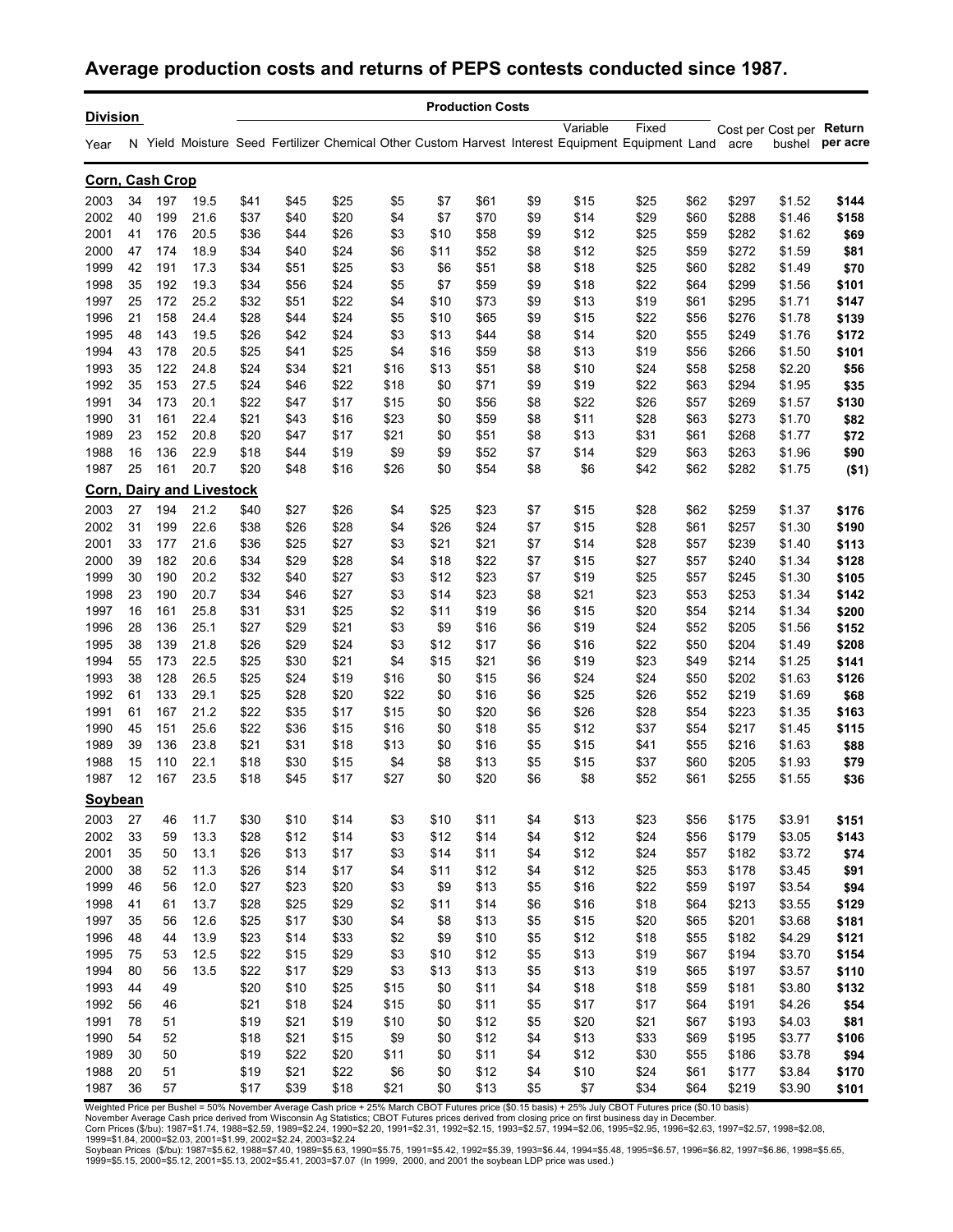# **Wisconsin PEPS Contest Highest Yields Since 1987**

| <b>Division</b>                  | Year | <b>Name</b>                | County    | Yield | <b>Hybrid / Variety</b> |
|----------------------------------|------|----------------------------|-----------|-------|-------------------------|
| Corn, Cash Crop                  |      |                            |           |       |                         |
|                                  | 2003 | Eugene Steiger             | Grant     | 246.1 | Dekalb DKC5878          |
|                                  | 2002 | <b>Mark Bates</b>          | Dunn      | 244.1 | <b>NK N43C4</b>         |
|                                  | 2001 | Paul McLean                | Grant     | 229.2 | Pioneer 34B23           |
|                                  | 2000 | Eugene Steiger             | Grant     | 220.4 | Asgrow RX730YG          |
|                                  | 1999 | Hamp Haven Farms           | Manitowoc | 254.7 | Novartis 3030BT         |
|                                  | 1998 | Mike Engelke               | Lafayette | 233.2 | Pioneer 34T14           |
|                                  | 1997 | <b>Bahr Farms</b>          | Lafayette | 215.2 | Trelay 8002             |
|                                  | 1996 | D & S Farms                | Lafayette | 197.1 | Pioneer 3730            |
|                                  | 1995 | <b>Bahr Farms</b>          | Lafayette | 189.4 | Hughes 5500             |
|                                  | 1994 | Allynn Gertsch             | Lafayette | 226.9 | Trelay T6002            |
|                                  | 1993 | <b>Richard Benson</b>      | Grant     | 180.4 | Trelay 6002             |
|                                  | 1992 | <b>Alchar Grain Farms</b>  | Grant     | 203.3 | Great Lakes GL590       |
|                                  | 1991 | Hammer & Kavazanjian Farms | Dodge     | 213.5 | Pioneer 3733            |
|                                  | 1990 | <b>Alchar Grain Farms</b>  | Grant     | 194.5 | Hughes 5870             |
|                                  | 1989 | Allynn Gertsch             | Lafayette | 177.1 | Heritage Top Gun        |
|                                  | 1988 | Hammer & Kavazanjian Farms | Dodge     | 175.4 | Asgrow 626              |
|                                  | 1987 | <b>Chuck Raisbeck</b>      | Grant     | 188.5 | Pride 5547              |
| <b>Corn, Dairy and Livestock</b> |      |                            |           |       |                         |
|                                  | 2003 | Tim Walz                   | Grant     | 266.5 | Mycogen 6920Bt          |
|                                  | 2002 | Jerry Bates                | Dunn      | 253.1 | <b>NK N3030Bt</b>       |
|                                  | 2001 | <b>Meadow Lane Farms</b>   | Sauk      | 241.5 | NK Brand N67-T4         |
|                                  | 2000 | Sedelbauer Farms, Inc.     | Jackson   | 251.5 | Pioneer 37R71           |
|                                  | 1999 | 4th Generation Homestead   | Columbia  | 247.9 | Novartis N59-Q9         |
|                                  | 1998 | Jacob Engelke              | Lafayette | 2542  | Pioneer 33A14           |
|                                  | 1997 | Daniel Ballmer             | Rock      | 187.4 | DeKalb DK 560           |
|                                  | 1996 | Mike Engelke               | Lafayette | 192.1 | Pioneer 3489            |
|                                  | 1995 | <b>Clover View Farms</b>   | Adams     | 187.8 | NK 4242                 |
|                                  | 1994 | Maurice McLean             | Grant     | 220.3 | Great Lakes GL-586      |
|                                  | 1993 | Randy & John Zimmerman     | Dane      | 187.2 | Northrup King N4242     |
|                                  | 1992 | Eugene Steiger             | Grant     | 203.6 | Pioneer 3394            |
|                                  | 1991 | Bob & Dawn Boehlke         | Sheboygan | 228.4 | Cenex/LOL 451           |
|                                  | 1990 | Clifford Klemm             | Sauk      | 192.9 | Cenex/LOL 511           |
|                                  | 1989 | David Riemenapp            | Grant     | 183.5 | Cenex/LOL 555           |
|                                  | 1988 | Henry Stark                | Winnebago | 140.2 | Pioneer 3737            |
|                                  | 1987 | <b>Bruce Caygill</b>       | lowa      | 203.8 | Pioneer 3475            |
| Soybean                          |      |                            |           |       |                         |
|                                  | 2003 | Brian Long                 | Waupaca   | 57.0  | Pioneer 91B64           |
|                                  | 2002 | Meyer Dairy & Grain        | Calumet   | 77.8  | Syngenta S19-V2         |
|                                  | 2001 | Ron Dresen                 | Dane      | 70.6  | NK Brand S19-T9         |
|                                  | 2000 | <b>Lindner Grain Farms</b> | Marquette | 68.6  | Gutwein 7250 RR         |
|                                  | 1999 | <b>Bahr Farms</b>          | Lafayette | 74.0  | Trelay High Cycle 2211  |
|                                  | 1998 | <b>Findlay Farms</b>       | Jefferson | 81.2  | DeKalb CX 232           |
|                                  | 1997 | <b>Findlay Farms</b>       | Jefferson | 73.4  | DeKalb CX232            |
|                                  | 1996 | <b>Findlay Farms</b>       | Jefferson | 60.2  | Hardin                  |
|                                  | 1995 | Randy & John Zimmerman     | Dane      | 70.3  | NK S23-12               |
|                                  | 1994 | Randy & John Zimmerman     | Dane      | 77.8  | NK S23-12               |
|                                  | 1993 | Reu farms                  | Jefferson | 63.0  | Pioneer 9273            |
|                                  | 1992 | <b>Findlay Farms</b>       | Jefferson | 65.5  | Hardin                  |
|                                  | 1992 | Rock County Farm           | Rock      | 65.5  | Hardin                  |
|                                  | 1992 | <b>Bahr Farms</b>          | Lafayette | 65.5  | Northrup King S19-90    |
|                                  | 1991 | Allen Kraus                | Lafayette | 71.6  | Dairyland DSR 262       |
|                                  | 1990 | Dennis Erickson            | Adams     | 72.0  | Northrup King S19-90    |
|                                  | 1989 | Gary Punzel                | Jefferson | 63.3  | Northrup King S15-50    |
|                                  | 1988 | <b>Gary Punzel</b>         | Jefferson | 74.3  | Northrup King S15-50    |
|                                  | 1987 | Don Schmaling              | Walworth  | 76.5  | NK S23-12               |